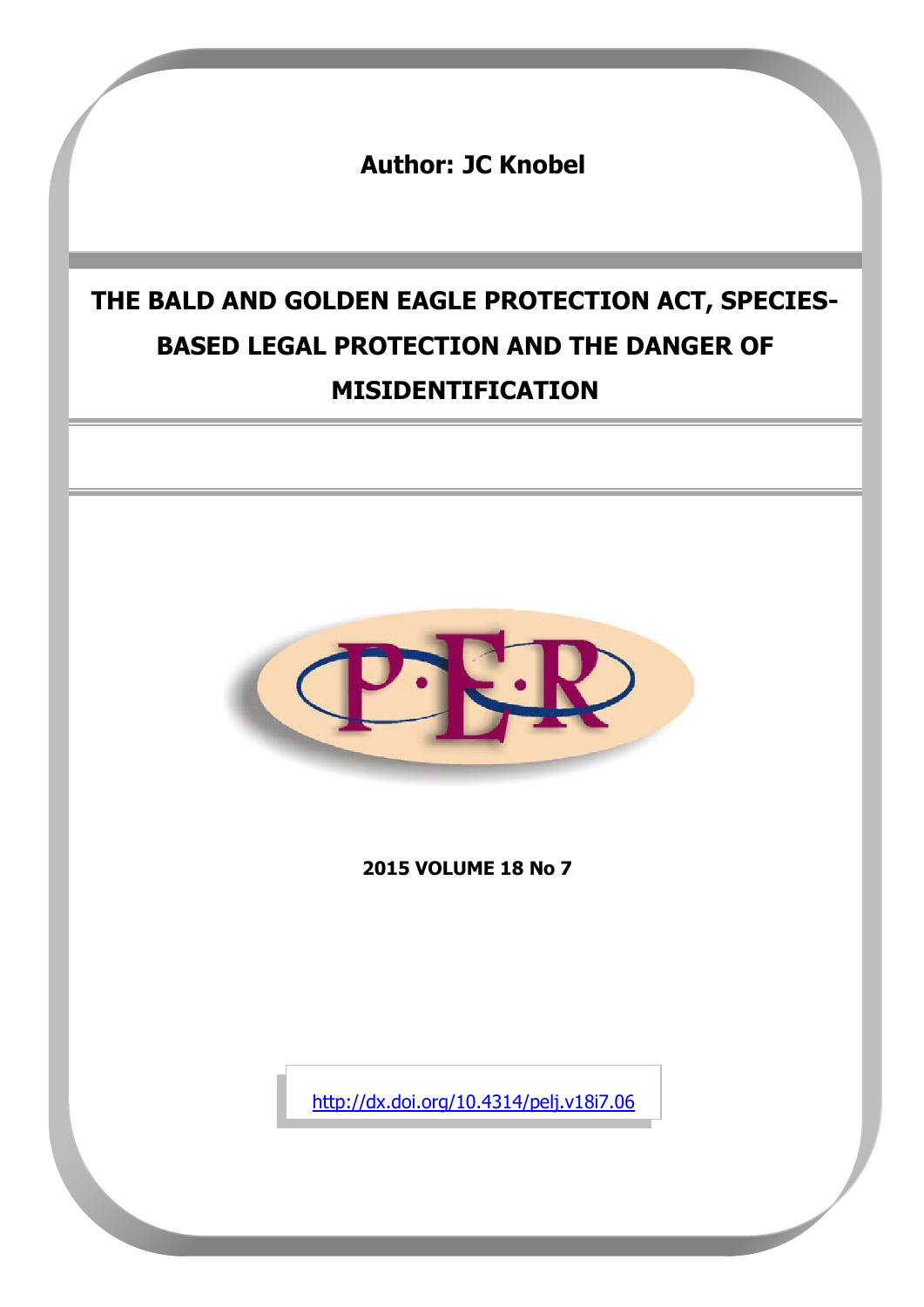## **THE BALD AND GOLDEN EAGLE PROTECTION ACT, SPECIES-BASED LEGAL PROTECTION AND THE DANGER OF MISIDENTIFICATION**

## **JC Knobel\***

## **1 Introduction: species, environmental law and the danger of misidentification**

Species are important in environmental law. Legislation bestowing protection on various components of biodiversity typically contains lists of species, divided into different categories such as "Endangered", "Threatened"; "Protected" and so forth. $<sup>1</sup>$ </sup> Such categories of species are then made subject to varying degrees of legal protection. Exceptions exist where species are not mentioned by name, but are rather included in defined groups. For instance, the relevant legislation may provide that all indigenous vertebrate animals in a given area of jurisdiction are legally protected. <sup>2</sup> Nevertheless, species-based legal protection remains a pervasive feature of biodiversity legislation. Species-based legal protection is the norm rather than the exception in South Africa too, and national and provincial laws typically incorporate lists of species.<sup>3</sup>

**<sup>.</sup>** \* Johann C Knobel. BLC LLB (University of Pretoria) LLD (University of South Africa). Professor of Private Law, University of South Africa. Email: [knobejc@unisa.ac.za.](mailto:knobejc@unisa.ac.za) Assistance by the following institutions and persons is gratefully acknowledged: financial assistance by the National Research Foundation of South Africa; assistance with the locating of source materials by Travis Rosenberry of the Research Library of the Peregrine Fund; insightful discussions with Richard T Watson PhD, Vice-president of the Peregrine Fund and André Botha, Manager of the Birds of Prey Programme of the Endangered Wildlife Trust; and valuable comments by two anonymous reviewers. The views expressed in this contribution are those of the author, unless the contrary is stated.

<sup>&</sup>lt;sup>1</sup> The Council Directive 2009/147/EC (30 November 2009) on the Conservation of Wild Birds (Codified Version) [2010] OJ L 20/7 (European Union); the *Endangered Species Act* of 1973 (16 USC 1531) (USA); and the Environment Protection and Biodiversity Conservation Act 1999 (Cth) read with the Environment Protection and Biodiversity Conservation Act List of Threatened Fauna and the *Environment Protection and Biodiversity Conservation Regulations* 2000 (Cth) (Australia) are notable examples of such legislation from different jurisdictions.

<sup>&</sup>lt;sup>2</sup> Eq s 14 *Wildlife Conservation Act* 1950 (Western Australia).

 $3$  An example from South African national legislation is the *National Environmental Management:* Biodiversity Act 10 of 2004 (NEMBA), read with the Threatened or Protected Species Regulations, 2007 (TOPS Regulations). Examples from South African provincial legislation are: Nature and Environmental Conservation Ordinance 19 of 1974 (Western Cape, Eastern Cape); Northern Cape Nature Conservation Act 9 of 2009 (Northern Cape); Nature Conservation Ordinance 8 of 1969 (Free State); Nature Conservation Ordinance 15 of 1974; Kwa-Zulu Nature Conservation Act 29 of 1992 (KwaZulu-Natal); Nature Conservation Ordinance 12 of 1983 (Gauteng, Northwest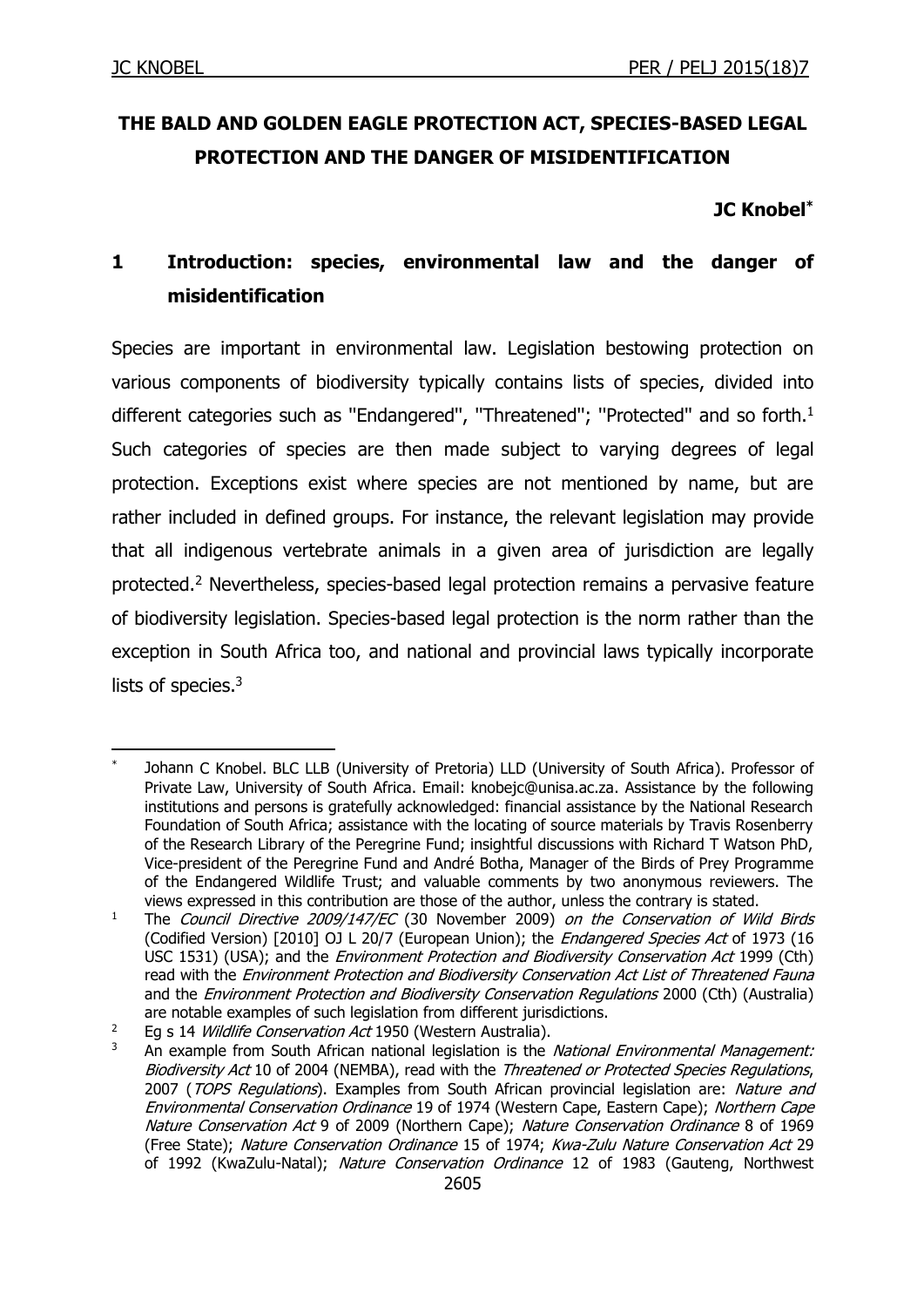The practice of basing legal protection on the concept of a "species" is not entirely free from difficulties. At a most fundamental level, scientists are not agreed on what a species is.<sup>4</sup> Competing species concepts have been proposed, of which the Biological Species Concept and the Phylogenetic Species Concept are the most influential.<sup>5</sup> Depending upon which species concept scientists favour, they may give different answers to the question of whether a given population of plants or animals constitutes a species or perhaps only a race or subspecies. In addition, the classification of populations into species can be fluid and can change over time. Advances in science enable researchers to gain new insights in respect of the boundaries between different species.<sup>6</sup> A population that has been considered to constitute a single species may be "split" into two or more independent species, while two or more populations that have been considered to constitute two or more species may be "lumped" into a single species. That this fluidity presents a challenge to those persons tasked with the protection of biodiversity, whether they find themselves in government or in a non-governmental organisation, should speak for itself.<sup>7</sup>

In addition to these considerations, it is important to note that environmental laws can define "species" to mean something different from the meaning given to the term by scientists in the natural sciences. For instance, a given law may define "species" to include subspecies and distinct populations within a species.<sup>8</sup> Therefore, even though the species may be the unit of choice for the purpose of legal

Province); Bophuthatswana Nature Conservation Act 3 of 1973 (Northwest Province, Free State) Mpumalanga Nature Conservation Act 10 of 1998 (Mpumalanga); Limpopo Environmental Management Act 7 of 2003 (Limpopo).

<sup>&</sup>lt;sup>4</sup> See Birkhead, Wimpenny and Montgomerie Ten Thousand Birds 75-115; Del Hoyo and Collar Birds of the World 20-30; Dickinson and Remsen Checklist xiv; Liebesman and Petersen Endangered Species Deskbook 14 n 23.

<sup>&</sup>lt;sup>5</sup> Del Hoyo and Collar *Birds of the World* 20-30; Dickinson and Remsen *Checklist* xiv.<br><sup>6</sup> Del Hoyo and Collar *Birds of the World* 24-30; Dickinson and Remsen *Checklist* xi

Del Hoyo and Collar Birds of the World 24-30; Dickinson and Remsen Checklist xi.

<sup>&</sup>lt;sup>7</sup> See Del Hoyo and Collar *Birds of the World* 19-20.

<sup>&</sup>lt;sup>8</sup> Eg in the USA *Endangered Species Act* of 1973 (16 USC 1531-1544) s 1532 (16): "The term species' includes any subspecies of fish or wildlife or plants, and any distinct population segment of any species of vertebrate fish or wildlife which interbreeds when mature." See further Committee on Scientific Issues in the Endangered Species Act et al Science and the Endangered Species Act 5-6; Liebesman and Petersen *Endangered Species Deskbook* 14; Ruhl "Listing Endangered and Threatened Species" 17.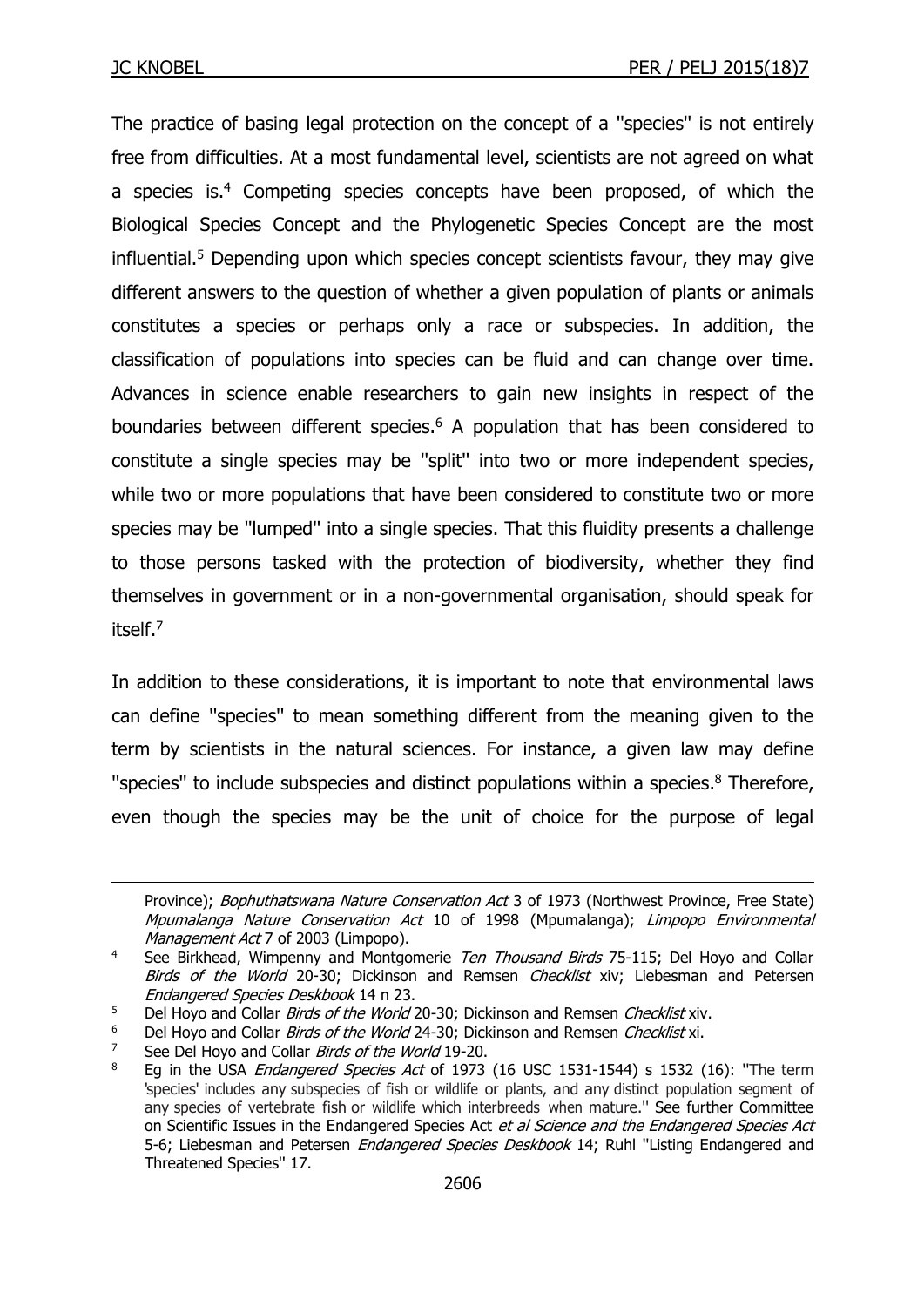protection, the concept as used in a specific law may well differ from the concept of a species in the natural sciences.

This contribution will focus on an entirely different difficulty inherent in the practice of basing legal protection on species lists. It will proceed from the assumption that, in a given case, there is substantial consensus and clarity on the above-mentioned aspects, which might otherwise have introduced uncertainty. Now the following scenario presents itself for consideration: A certain species receives legal protection under a statute that is in force in a jurisdiction where that species occurs. The statute *inter alia* makes provision for penal sanctions if members of the species are killed, captured, or traded. Another species is unprotected (or is subject to a much lower degree of legal protection) and its distribution range overlaps with that of the protected species. The two species are sufficiently similar in appearance that a danger of misidentification exists. To an experienced scientist examining museum or herbarium specimens in the hand, the difference between the two species may be apparent, but other persons may find it difficult to tell them apart. Even that same scientist may find it difficult to correctly identify members of the two species when observing them in the field rather than in a museum or herbarium. Note that, in this scenario, neither competing species concepts nor new scientific advances are introducing uncertainty as to whether the two species really are two species. There is consensus about their status as species and there is consensus about the diagnostic features by which they are identified. The problem is created by the fact that those diagnostic features are sufficiently subtle that members of the two species may be misidentified in the field.

A person now encounters a member of the protected species, mistakes it for a member of the unprotected species, and kills it. If legislation that provides for a criminal sanction does not specify that liability is strict or may be based on negligence, fault in the form of intention will usually be a requisite. <sup>9</sup> Because the

<sup>&</sup>lt;sup>9</sup> On the general position in South African law, see Glazewski *Environmental Law* 26.18; Snyman Criminal Law 240; further Burns and Kidd "Administrative Law" 252; Kidd Environmental Law 277. For a topical American example, see the *Bald and Golden Eagle Protection Act* of 1940 (16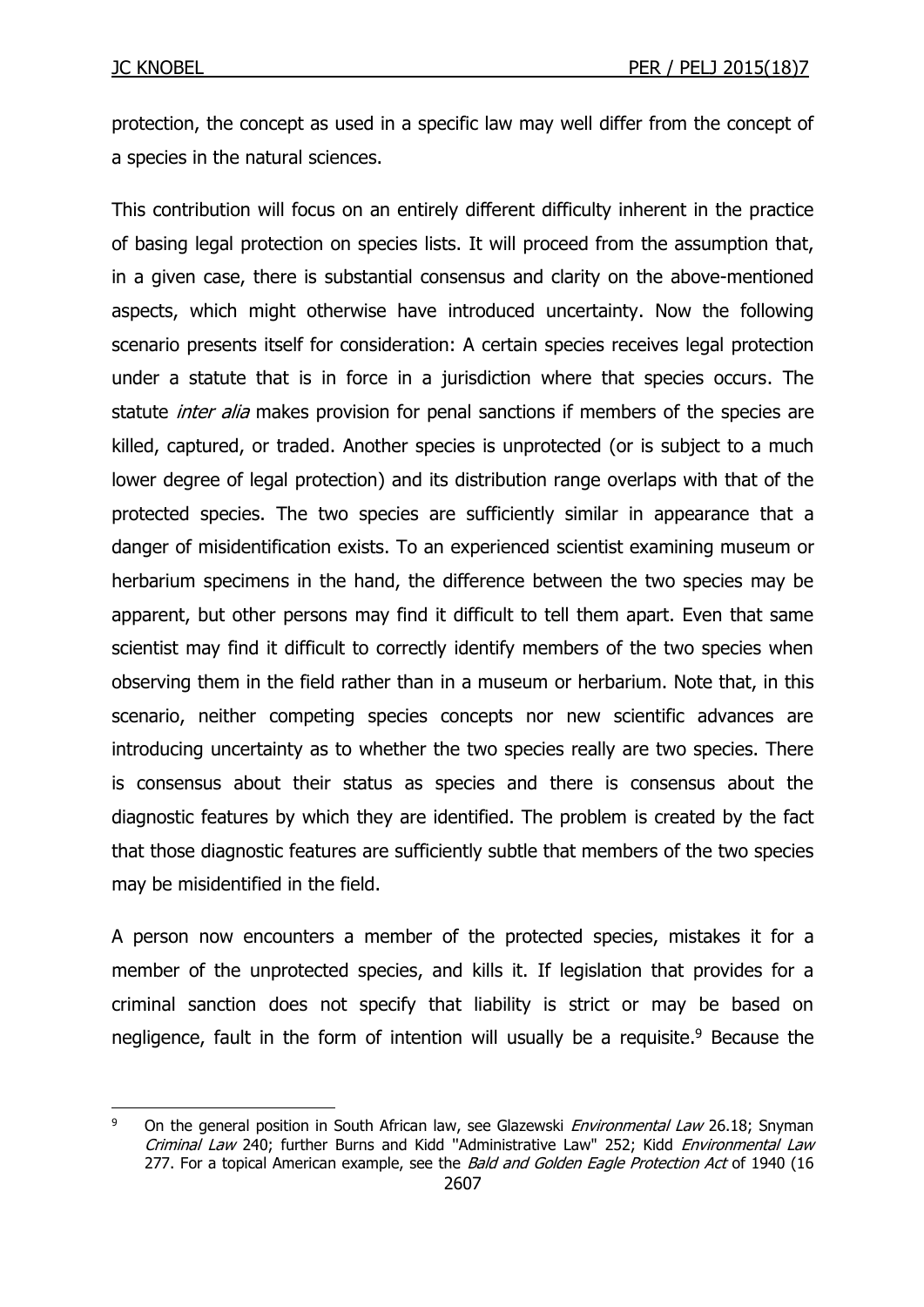person in the scenario sketched above was under the mistaken impression that he or she had killed a member of an unprotected species, no intention is present,<sup>10</sup> and unless the legislation protecting the protected species makes provision for strict<sup>11</sup> or negligence-based liability,<sup>12</sup> the person may not be convicted. Thus the legal protection bestowed upon the protected species is rendered ineffective. A situation can also be envisaged where a person encounters a member of a protected species, is uncertain about its identity but foresees the possibility that it could be a protected species, and kills it nonetheless. In this case the person had intention in the form of dolus eventualis (at least in South African law),<sup>13</sup> and may in theory be prosecuted successfully. However, unless the accused is a person of rare honesty, the prosecution will be faced with an insurmountable evidentiary challenge in respect of the accused's state of mind, and may hence be unable to prove the required fault element, and for practical purposes the legal provision may be unenforceable. The implication should be clear that a repetition of such incidents has the potential to make the enforcement of the legal protection of the protected species highly problematic.

The danger of the misidentification of species may be of relevance in respect of the legal protection of all biodiversity, but the focus of this contribution is on birds of prey, or raptors.<sup>14</sup> It is well known in ornithological circles that the accurate identification of raptor species often presents particular challenges, even to experienced ornithologists. A profusion of guide books dealing with raptor identification testifies to this.<sup>15</sup> Some authors even group raptors into "species-pairs",

 $\overline{\phantom{a}}$ 

USC 668) s 668. However, see Bates Environmental Law in Australia 793 on Australian environmental law.

<sup>&</sup>lt;sup>10</sup> Snyman *Criminal Law* 187, 197-198.

<sup>&</sup>lt;sup>11</sup> Snyman *Criminal Law* 236-241.

<sup>&</sup>lt;sup>12</sup> Snyman *Criminal Law* 240.<br><sup>13</sup> Snyman *Criminal Law* 178-

Snyman Criminal Law 178-184.

 $14$  The word "raptor" is sometimes used as synonym for "bird of prey", and sometimes to denote only diurnal birds of prey, thus excluding owls. See Kemp "What is a Raptor?" 14-31. In this contribution, "bird of prey" and "raptor" are used interchangeably.

 $15$  Notable examples from different parts of the world include Clark and Schmitt Raptors of Europe; Debus Birds of Prey of Australia; Dunne, Sibley and Sutton Hawks in Flight; Ferguson-Lees and Christie Raptors of the World (2005); Kemp and Kemp Birds of Prey; Naoroji Birds of Prey of the Indian Subcontinent; Oberprieler Raptor Guide of Southern Africa; Porter et al Flight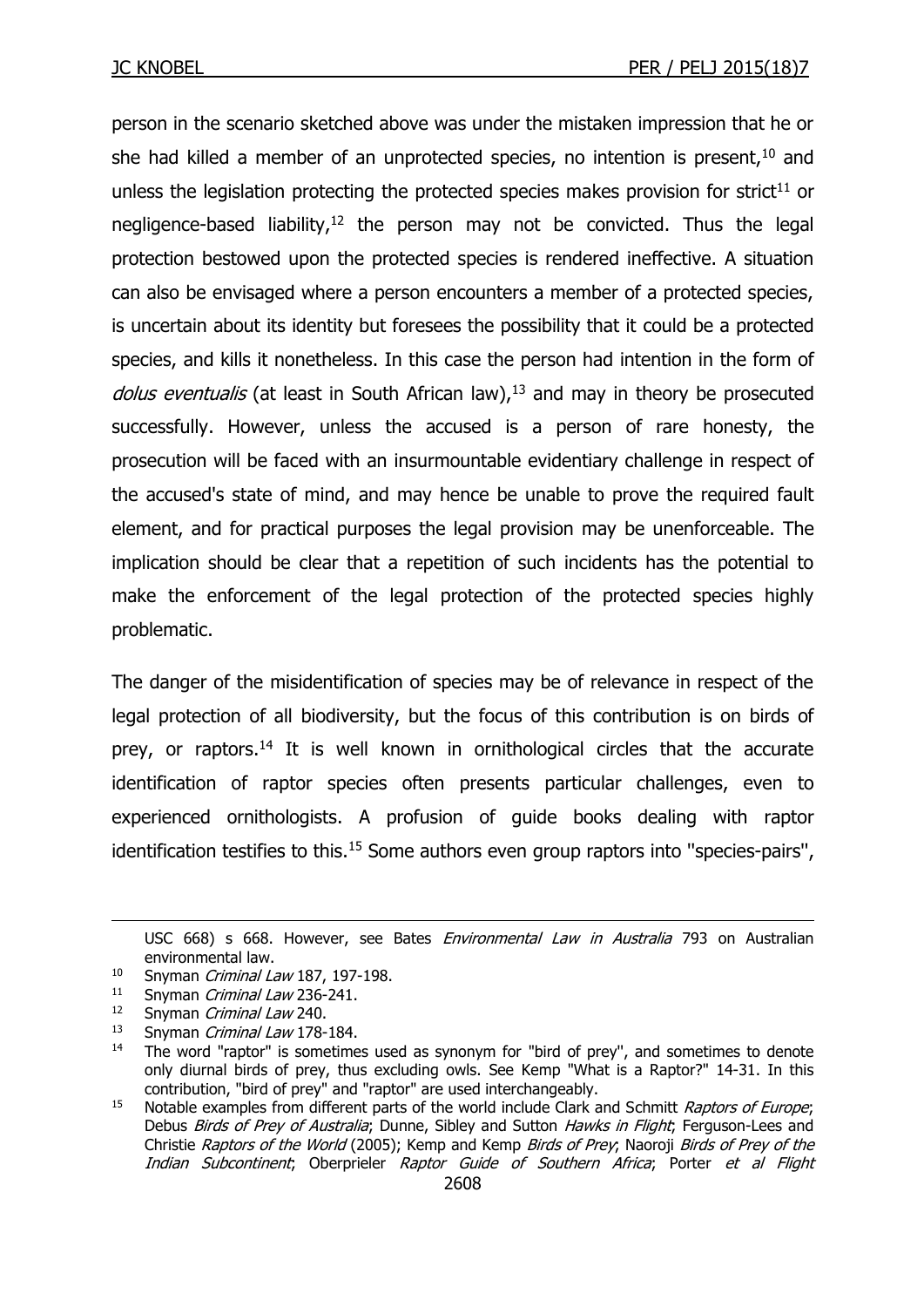1

that is, two species that may easily be confused with each other, in an attempt better to highlight the subtle features by which those species may be differentiated from each other.<sup>16</sup> The predatory feeding habits of raptors often bring them into conflict, whether perceived or real, with human interests. Many raptor species have suffered serious declines and many of these species are in need of protection, legal and otherwise. Therefore a situation arises where, on the one hand, many raptor species are in dire need of legal protection, but, on the other hand, some persons wish to kill raptors;<sup>17</sup> and neither the persons who wish to do the killing nor, in many instances, the persons involved in the enforcement of protective legislation can always accurately differentiate between species that are protected and those that are unprotected or have a lower degree of protection bestowed upon them.<sup>18</sup>

This particular stumbling-block in the path to the comprehensive and effective legal protection of raptors will be the focus of this contribution. In the United States of America a simple and effective solution to this particular dilemma has been implemented by federal legislation dealing with the conservation status of two American eagle species. The American solution will be subjected to critical reflection here. As an outcome of this exercise, thoughts will be offered on the suitability of this American solution for implementation in South African law, for the benefit of South African raptor populations.

Identification of European Raptors, Steyn Birds of Prey of Southern Africa; Wheeler Raptors of Eastern North America; Wheeler Raptors of Western North America.

<sup>&</sup>lt;sup>16</sup> For a recent Australian example, see Debus *Birds of Prey of Australia* 59-71.

<sup>&</sup>lt;sup>17</sup> Burnham "Raptors and People" 170 *et seq*; Katzner and Tingay "Eagle Diversity, Ecology and Conservation" 1-2.

 $18$  See eg Bildstein "History of Raptor Conservation" 16, describing raptor persecution in North America at a time before comprehensive legal protection was given to raptors, but when people had begun to differentiate between so-called "good" and "bad" raptors, depending on whether the raptors were thought to be beneficial or harmful to human interests: "Poultry-, game-, and bird-eating hawks, in particular, were heavily persecuted in early-20<sup>th</sup>-century North America. Compounding the problem was the fact that many shooters were often unable or unwilling to distinguish the 'bad' or destructive hawks from the 'good' or 'beneficial hawks', putting all birds of prey at risk."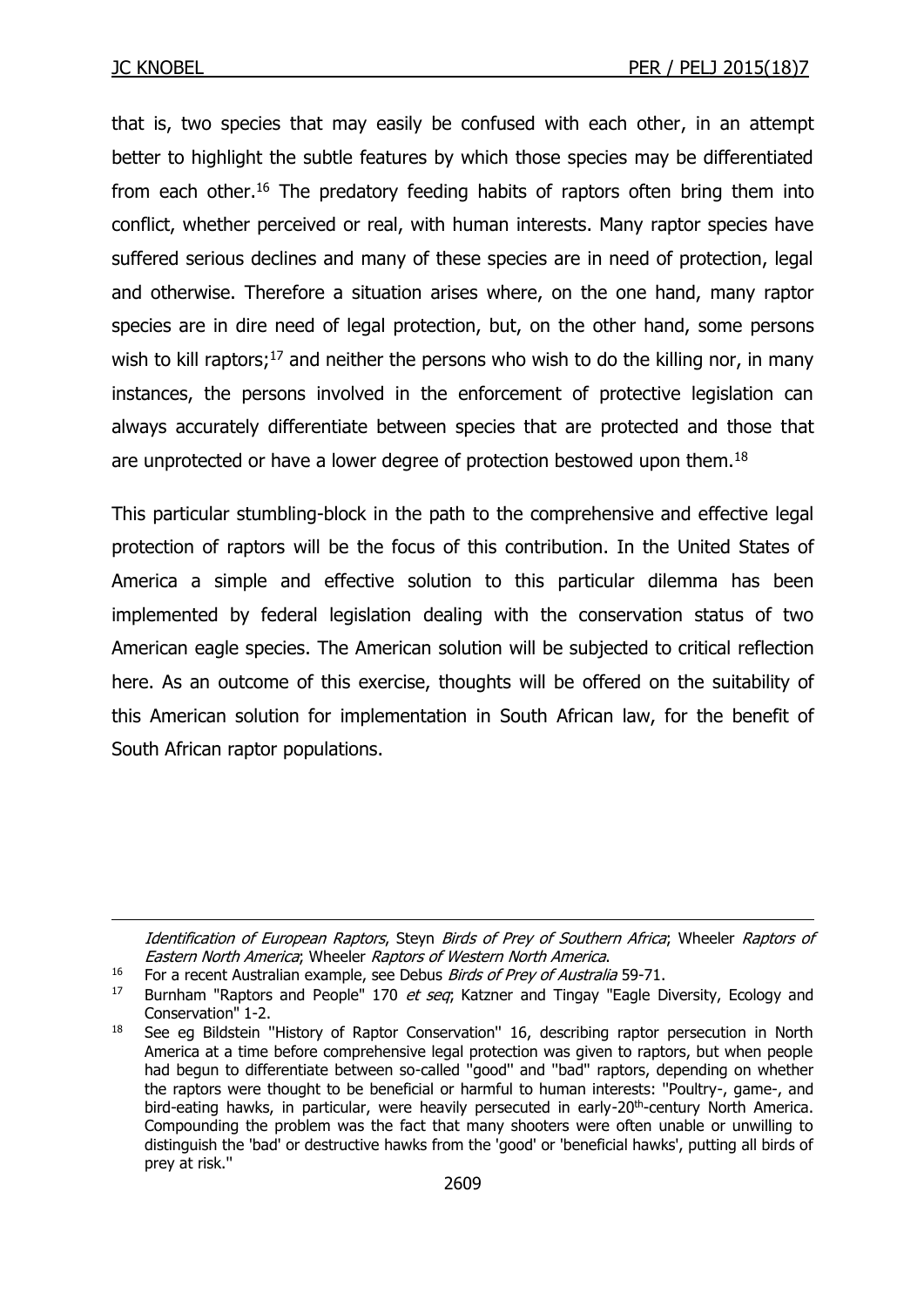## **2 Two eagle species and American federal legislation**

## **2.1 The Bald Eagle and American federal legislation**

The Bald Eagle<sup>19</sup> is a big raptor species that is indigenous to the North American continent. It is a striking and well-known species and has been chosen as a national symbol of the USA. Historically the Bald Eagle had a wide distribution in North America and was not considered to be a rare bird, but Bald Eagle populations declined from the mid to late 1800's. Declining numbers of waterfowl and shorebirds upon which the eagles preyed, direct persecution of the eagles, and habitat destruction were thought to be the causes of the decline in Bald Eagle populations.<sup>20</sup>

The federal legislature intervened and passed an Act with the sole aim of bestowing legal protection on this one single species, the Bald Eagle. The *Bald Eagle Protection* Act<sup>21</sup> came into effect in 1940. Originally the provisions of the Act did not apply in Alaska, where the state still paid bounties for the destruction of the Bald Eagle to protect salmon stocks. However, this exemption was revoked in 1952.<sup>22</sup> In its current form, the Act provides that:

Whoever, within the United States or any place subject to the jurisdiction thereof, without being permitted to do so as hereinafter provided, shall knowingly, or with wanton disregard for the consequences of his act take, possess, sell, purchase, barter, offer to sell, purchase or barter, transport, export or import, at any time or in any manner, any bald eagle commonly known as the American eagle … alive or

<sup>19</sup> Haliaeetus leucocephalus. Scientific names in this contribution follow the Dickinson and Remsen Checklist unless otherwise noted. For details on the biology and conservation status of the Bald Eagle, see BirdLife International 2015 http://www.birdlife.org/datazone/speciesfactsheet. php?id=3365; Del Hoyo, Elliot and Sargatal Handbook of the Birds of the World 122-123; Ferguson-Lees and Christie Raptors of the World (2001) 400-402 (note that this is the original work published in 2001; another publication with the same title and written by the same authors, published in 2005, deals mostly with the identification of raptors and does not supply comprehensive biological detail); Global Raptor Information Network 2015 http://www.globalraptors.org/grin/SpeciesResults.asp?specID=8270; IUCN 2014 http://www.iucnredlist.org/details/full/22695144/0; Johnsgard Hawks, Eagles and Falcons of North America 142-152.

<sup>&</sup>lt;sup>20</sup> Bildstein "History of Raptor Conservation" 7-12; Noecker "Revisions" 143; Tucker Return of the Bald Eagle 57-65.

<sup>&</sup>lt;sup>21</sup> The *Bald Eagle Protection Act* of 1940 (16 USC 668). Currently, after amendments, the Act is known as the *Bald and Golden Eagle Protection Act* of 1940 (16 USC 668-668d). See in general Bean and Rowland Evolution of National Wildlife Law 93-102; Doub Endangered Species Act 88-91;

<sup>&</sup>lt;sup>22</sup> Noecker "Revisions" 143; Tucker *Return of the Bald Eagle* 60.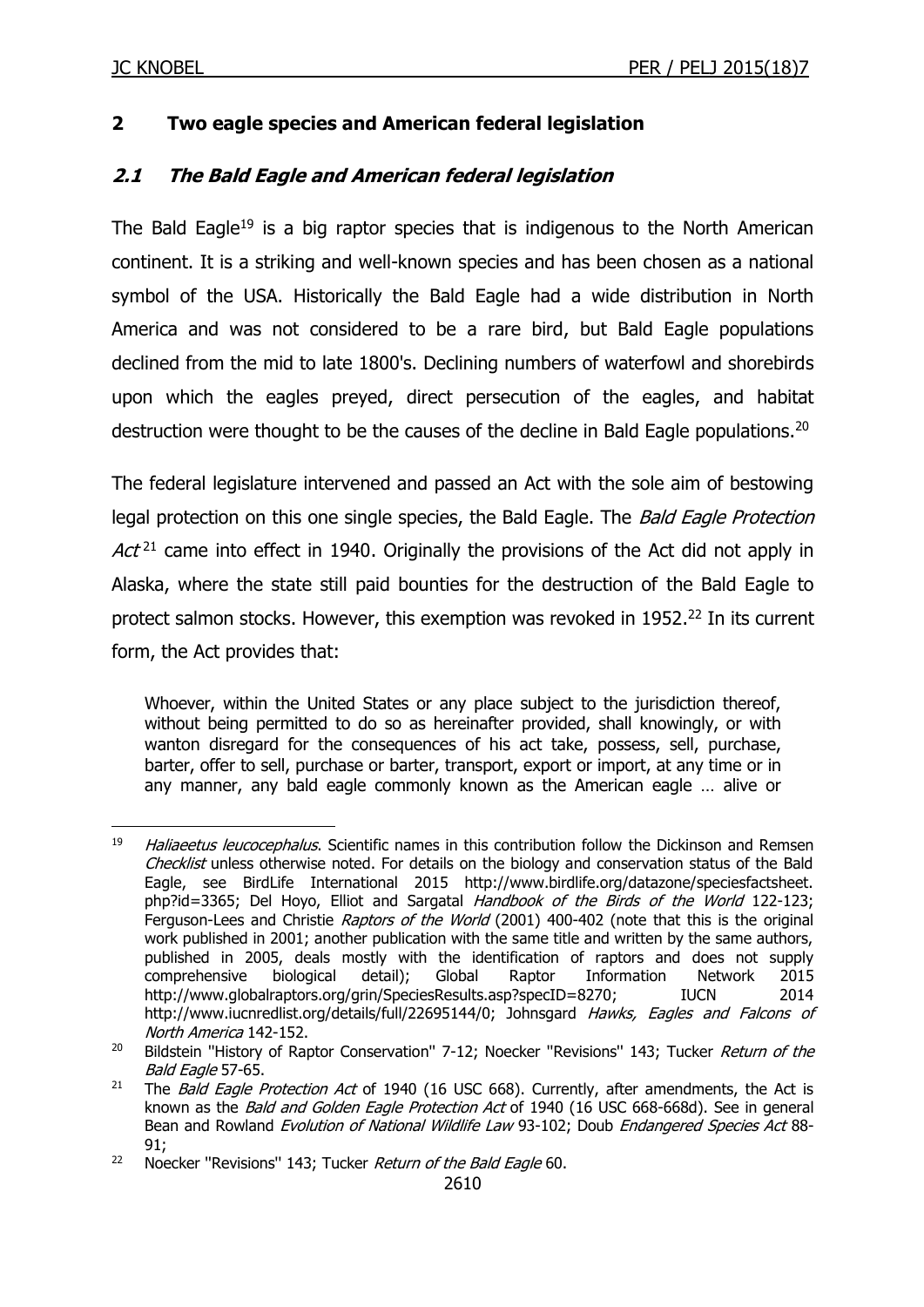dead, or any part, nest, or egg thereof …, or whoever violates any permit or regulation issued pursuant to this Act, shall be fined not more than \$ 5,000 or imprisoned not more than one year or both.<sup>23</sup>

"Take" is defined as including to pursue, shoot, shoot at, poison, wound, kill, capture, trap, collect, molest or disturb. $24$  A second or further transgression of these provisions may attract a fine of not more than \$ 10 000 or imprisonment for not more than two years, or both.<sup>25</sup> Under the *Criminal Fines Improvement Act* of 1987, the maximum fine for a first transgression has been changed to \$ 100 000.<sup>26</sup> Each taking of an eagle, or other act prohibited by these provisions, constitutes a separate transgression.<sup>27</sup> Provision is also made for a reward to be paid to a person or persons giving information which leads to a conviction. <sup>28</sup> In addition to these criminal penalties, <sup>29</sup> provision is also made for civil penalties<sup>30</sup> up to a maximum of  $\frac{1}{2}$  5 000, and for the cancellation of grazing agreements which a transgressor may have had in respect of federal lands.<sup>31</sup> The Act makes provision that the Secretary of the Interior may issue permits for the taking and using of the eagles for certain scientific, exhibition, and religious purposes.<sup>32</sup>

A second sharp decline in Bald Eagle numbers followed after the Second World War. Research showed that the widespread use of so-called organochlorine compounds as insecticides, of which Dichlor-diphenyl-trichlorethane (DDT) was the most wellknown and subsequently the most notorious, was impacting negatively upon the Bald Eagle, other bird of prey species and indeed many other life-forms.<sup>33</sup> The Fish and Wildlife Service<sup>34</sup> listed the Bald Eagle as Endangered under the *Endangered* 

<sup>&</sup>lt;sup>23</sup> Bald and Golden Eagle Protection Act of 1940 (16 USC 668-668d) s 668.<br><sup>24</sup> Bald and Golden Eagle Protection Act of 1940 (16 USC 668-668d) s 668c

 $^{24}$  Bald and Golden Eagle Protection Act of 1940 (16 USC 668-668d) s 668c.<br> $^{25}$  Bald and Golden Eagle Protection Act of 1940 (16 USC 668-668d) s 668

<sup>&</sup>lt;sup>25</sup> Bald and Golden Eagle Protection Act of 1940 (16 USC 668-668d) s 668.<br><sup>26</sup> Criminal Fines Improvement Act of 1987 (18 USC 3571); also see Iraola

<sup>&</sup>lt;sup>26</sup> Criminal Fines Improvement Act of 1987 (18 USC 3571); also see Iraola 2005 Albany L Rev 976.<br><sup>27</sup> Bald and Golden Eagle Protection Act of 1940 (16 USC 668-668d) s 668.

<sup>&</sup>lt;sup>27</sup> Bald and Golden Eagle Protection Act of 1940 (16 USC 668-668d) s 668.<br><sup>28</sup> Bald and Colden Eagle Protection Act of 1940 (16 USC 669 669d) s 669.

<sup>&</sup>lt;sup>28</sup> Bald and Golden Eagle Protection Act of 1940 (16 USC 668-668d) s 668.<br><sup>29</sup> Eer a discussion of criminal liability under the Act, see Iraela 2005 *Alban* 

<sup>&</sup>lt;sup>29</sup> For a discussion of criminal liability under the Act, see Iraola 2005 *Albany L Rev* 990-992.<br><sup>30</sup> For a discussion of civil liability under the Act, see Iraola 2005 *Albany L Peu* 992.

<sup>&</sup>lt;sup>30</sup> For a discussion of civil liability under the Act, see Iraola 2005 *Albany L Rev* 992.<br><sup>31</sup> Bald and Golden Eagle Protection Act of 1940 (16 USC 668-668d) s 668

 $31$  Bald and Golden Eagle Protection Act of 1940 (16 USC 668-668d) s 668.<br> $32$  Bald and Golden Eagle Protection Act of 1940 (16 USC 668-668d) s 668a.

 $32$  Bald and Golden Eagle Protection Act of 1940 (16 USC 668-668d) s 668a.<br> $33$  On the impact of DDT and other organochlorines on raptors in North Ame

<sup>33</sup> On the impact of DDT and other organochlorines on raptors in North America and elsewhere, see Bildstein "History of Raptor Conservation" 22-24; Newton *Population Ecology* 229-253; Tucker Return of the Bald Eagle 70-71. See further Breining Return of the Eagle 50-60 on the Bald Eagle in particular and EPA 2014 http://www2.epa.gov/aboutepa/ddt-regulatory-history-brief-survey-1975 for a general historical overview of the regulatory history pertaining to DDT.

<sup>34</sup> See US Fish and Wildlife Service 2015 http://www.fws.gov/index.html.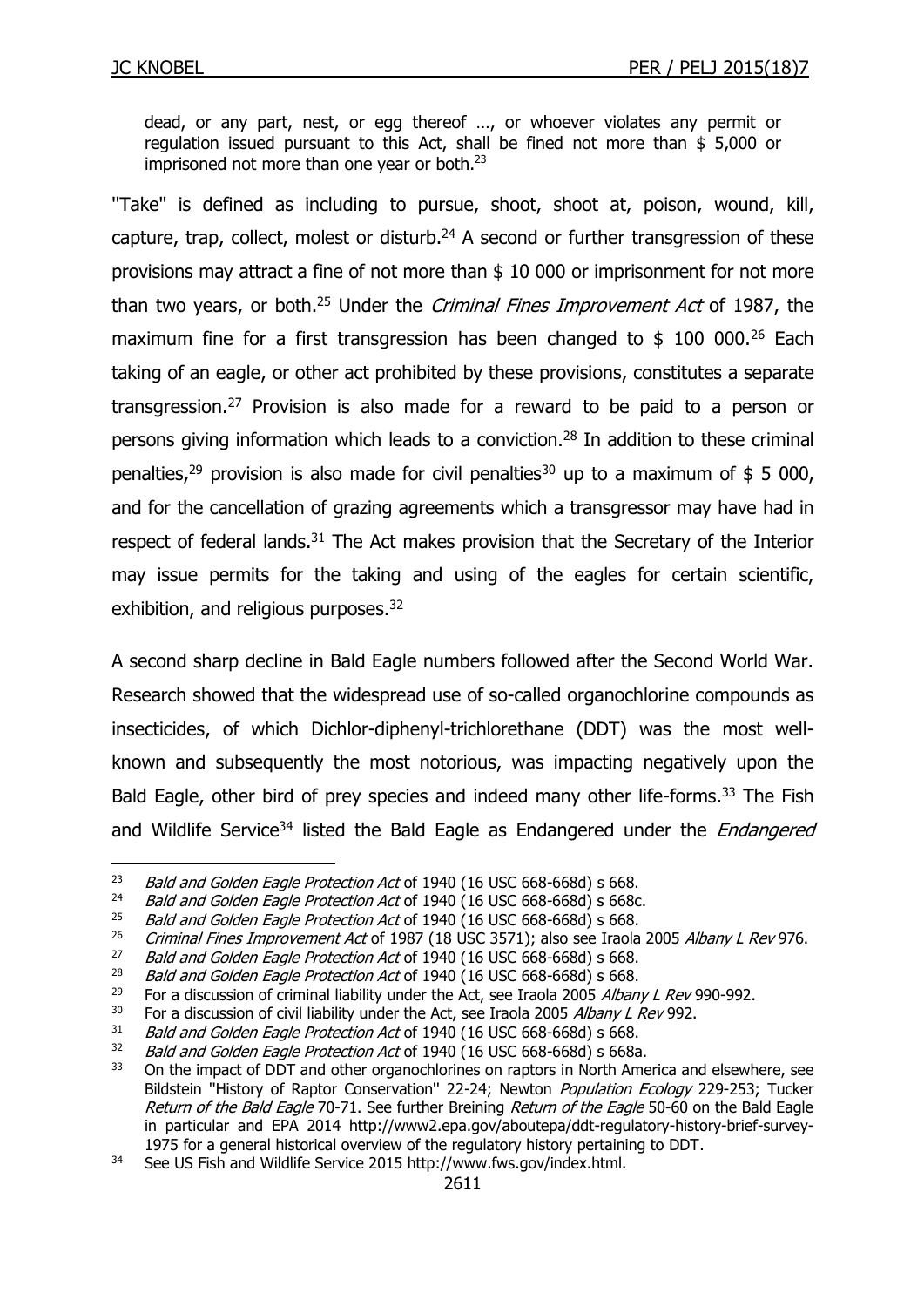Species Preservation Act <sup>35</sup> from 1967.<sup>36</sup> The Environmental Protection Agency<sup>37</sup> banned the use of DDT in 1973.<sup>38</sup> When the *Endangered Species Act*<sup>89</sup> superseded the *Endangered Species Preservation Act* in 1973, the Bald Eagle retained its status as an Endangered species. 40

The above-mentioned legislative interventions, as well as the Migratory Bird Treaty  $Act<sub>1</sub><sup>41</sup>$  laid the legal foundation for the conservation of the Bald Eagle. The conservation initiatives on behalf of the species proved to be highly successful. Bald Eagle numbers in the lower forty-eight states grew from 417 nesting pairs in 1963 to an estimated 9 789 nesting pairs in 2007. <sup>42</sup> In 1995, the Fish and Wildlife Society "downlisted" the Bald Eagle from Endangered to Threatened in the lower forty-eight states<sup>43</sup> and in 2007 the Bald Eagle was delisted under the Endangered Species Act.<sup>44</sup> The legal protection bestowed upon the Bald Eagle by the other Acts<sup>45</sup> remained in force.<sup>46</sup>

 $\overline{\phantom{a}}$ <sup>35</sup> Endangered Species Preservation Act of 1966 (Pub law 89-699). On the history of the Act and its successors, see Scott, Goble and Davis "Introduction" 6-7.

 $36$  32 FR 4001. This listing applied to Bald Eagle populations south of the 40<sup>th</sup> parallel. See Noecker "Revision" 143.

 $37$  See EPA 2015 http://www2.epa.gov/aboutepa.

 $38$  37 FR 13369; see further EPA 2014 http://www2.epa.gov/aboutepa/ddt-ban-takes-effect.

Endangered Species Act of 1973 (16 USC 1531-1544). See US Fish and Wildlife Service 2011 http://www.fws.gov/endangered/esa-library/pdf/history\_ESA.pdf; US Fish and Wildlife Service 2013 http://www.fws.gov/endangered/laws-policies/timeline.html.

<sup>&</sup>lt;sup>40</sup> In 1978 the Fish and Wildlife Service listed all remaining populations in the lower 48 states as Endangered, except for populations in Michigan, Minnesota, Wisconsin, Oregon and Washington, where the Bald Eagle was listed as Threatened (43  $FR$  6233). See Noecker "Revision" 143.

<sup>&</sup>lt;sup>41</sup> Migratory Bird Treaty Act of 1994 (16 USC 703-712). Eagles were not originally protected under this Act, but in 1972 a treaty with Mexico, which was incorporated into the Act, was amended to extend protection to eagles; see Convention for the Protection of Migratory Birds and Game Mammals (1936). See in general Bean and Rowland *Evolution of National Wildlife Law* 63-93, 97; Doub Endangered Species Act 91-94.

<sup>42</sup> US Fish and Wildlife Service 2013 http://www.fws.gov/midwest/eagle/recovery/qandas.html.

<sup>43</sup> 60 FR 36001 36010.

<sup>44 72</sup> FR 37346.

<sup>&</sup>lt;sup>45</sup> The *Bald and Golden Eagle Protection Act* of 1940 (16 USC 668-668d) and the Migratory Bird Treaty Act of 1994 (16 USC 703-712).

<sup>46</sup> US Fish and Wildlife Service 2013 http://www.fws.gov/midwest/eagle/recovery/qandas.html.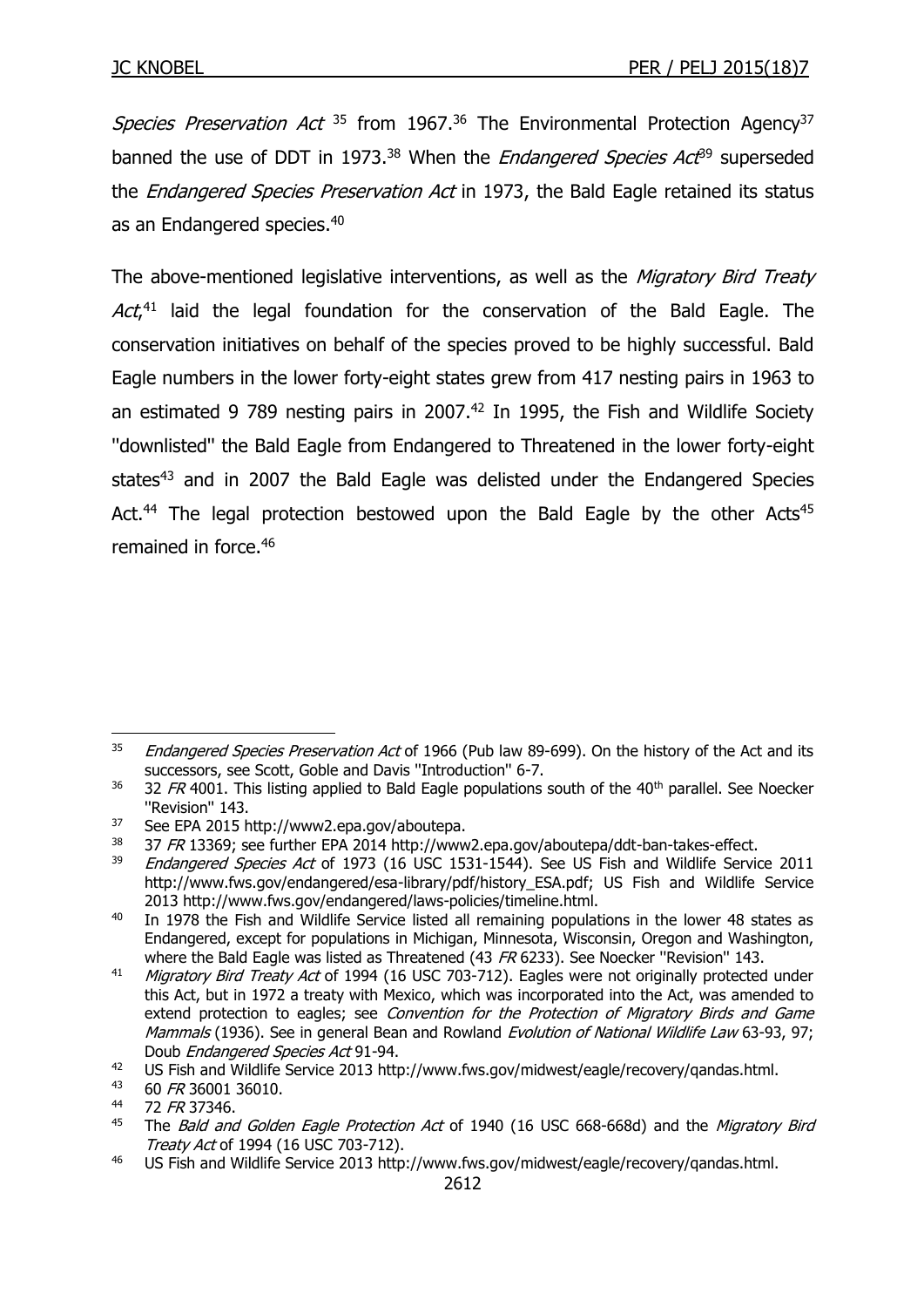1

## **2.2 The Golden Eagle and the risk of misidentification**

The Golden Eagle<sup>47</sup> is another big raptor species, similar in size to the Bald Eagle, and it also occurs widely in North America. While the Bald Eagle preys mainly on fish and water birds and is therefore usually associated with aquatic habitats, the Golden Eagle hunts terrestrial prey and often occurs far from water. Whereas the Bald Eagle usually sites its nest in trees close to water, the Golden Eagle usually breeds on cliffs or trees in mountainous or hilly terrain. Nevertheless, in many parts of North America, Bald and Golden Eagles may be encountered side-by-side. An adult Bald Eagle has a very distinctive appearance and is unlikely to be confused with any other bird of prey species in North America.<sup>48</sup> However, Bald Eagles attain their distinctive adult plumage only in their fifth or sixth year, and the juvenile (first) plumage and subsequent immature plumages are less distinctive.<sup>49</sup> Before attaining its distinctive adult plumage, a Bald Eagle may be misidentified as a Golden Eagle.<sup>50</sup>

In the USA, the Golden Eagle has been subjected to intense human persecution. Stock farmers blamed the eagles for lamb losses and this served as an incentive to kill eagles. In Texas and other western states the persecution was taken to an extreme. Expert marksmen took to the air to kill Golden Eagles. They used small aircraft to locate flying eagles, and shot down thousands of them.<sup>51</sup>

<sup>47</sup> Aquila chrysaetos. For details on the biology and conservation status of the Golden Eagle, see BirdLife International 2015 http://www.birdlife.org/datazone/speciesfactsheet.php?id=3537; Del Hoyo, Elliot and Sargatal Handbook of the Birds of the World 197-198; Ferguson-Lees and Christie Raptors of the World (2001) 742-746; Global Raptor Information Network 2015 http://www.globalraptors.org/grin/SpeciesResults.asp?specID=8162; IUCN 2014 http://www.iucnredlist.org/details/full/22696060/0; Johnsgard Hawks, Eagles and Falcons of North America 260-268; Watson Golden Eagle.

<sup>&</sup>lt;sup>48</sup> Ferguson-Lees and Christie *Raptors of the World* (2001) 401; but see Dunne, Sibley and Sutton Hawks in Flight 151.

<sup>&</sup>lt;sup>49</sup> Ferguson-Lees and Christie Raptors of the World (2001) 401.

<sup>&</sup>lt;sup>50</sup> Ferguson-Lees and Christie *Raptors of the World* (2001) 401; Dunne, Sibley and Sutton *Hawks in* Flight 145; Wheeler Raptors of Eastern North America 134-135.

 $51$  Watson *Golden Eagle* 314-315 refers to an estimate of 20 000 eagles killed in the southwestern USA in a 20-year period; see further Bodio An Eternity of Eagles 160-163; Gordon Golden Eagle 133-138; Laycock Autumn of the Eagle 178-191; Palmer "Golden Eagle" 218-220.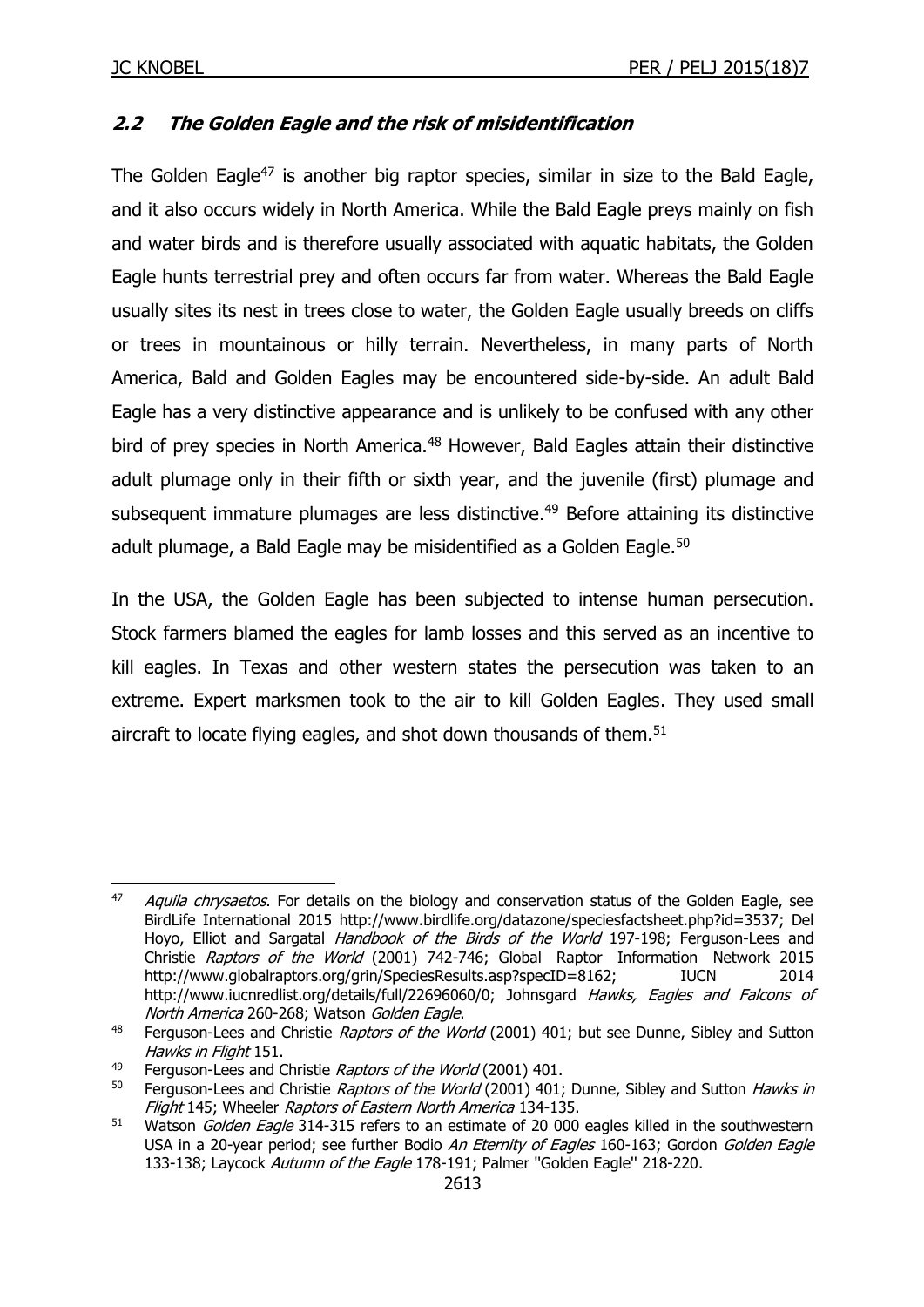## **2.3 Legal protection for the Golden Eagle**

Even though many Golden Eagles were killed and Golden Eagle populations suffered declines in some parts of the USA, the species was never classified as Endangered nationwide.<sup>52</sup> The Golden Eagle has therefore never been quite as high a conservation priority as the Bald Eagle in the USA. 53

Nevertheless, in 1962, the Bald Eagle Protection Act was amended to bestow comprehensive protection onto the Golden Eagle as well, and the Act was henceforth to be known as the *Bald and Golden Eagle Protection Act*. The Enacting Clause of the amendment worded the rationale behind this amendment as follows:

Whereas the population of the golden eagle has declined to such an alarming rate that it is now threatened with extinction; and

Whereas the golden eagle should be preserved because of its value to agriculture in the control of rodents; and

Whereas protection of the golden eagle will afford greater protection for the bald eagle, the national symbol of the United States of America, because the bald eagle is often killed by persons mistaking it for the golden eagle:

Now, therefore, be it

**.** 

Resolved by the Senate and the House of Representatives of the United States of America in Congress assembled, That the first two sections of the Act of June 8, 1940 ... are hereby amended to read as follows: "Whoever, within the United States or any place subject to the jurisdiction thereof, without being permitted to do so as hereinafter provided, shall take, possess, sell, purchase, barter, offer to sell, purchase or barter, transport, export or import at any time or any manner, any bald eagle commonly known as the American eagle, or any golden eagle, alive or dead, or any part, nest, or egg thereof of the *foregoing eagles*, shall be fined ... or imprisoned …, or both …<sup>54</sup>

Notably, three reasons were stated why the Golden Eagle was brought into the protective sphere of the Act. It was accepted that giving legal protection to the Golden Eagle was in itself a worthy goal, first, because of a decline in Golden Eagle

<sup>&</sup>lt;sup>52</sup> In some states it has been listed as Endangered. See Global Raptor Information Network 2012 http://globalraptors.org/grin/SpeciesExtended.asp?specID=8162&catID=2007&childID=149&sSp eciesName=Aquila chrysaetos.

<sup>53</sup> See US Fish and Wildlife Service 2011 http://www.fws.gov/migratorybirds/ NewReportsPublications/FactSheets/Golden\_Eagle\_Status\_Fact\_Sheet[1].pdf.

<sup>54</sup> Joint Resolution: To Provide Protection for the Golden Eagle (Pub L 87-884, Oct 24 1962, 76 Stat 12466) (emphasis added and some italic print in original text changed to roman print).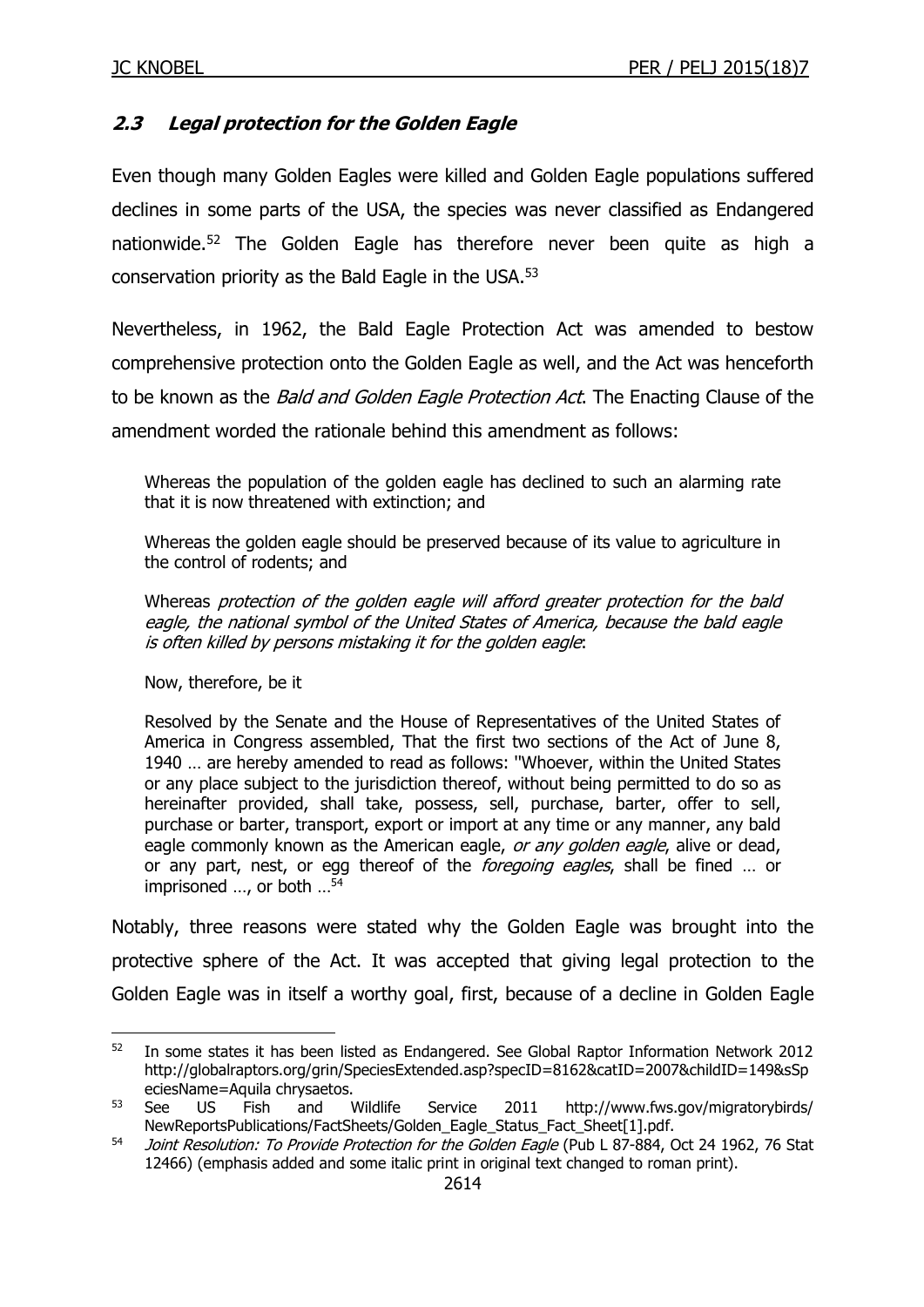populations; and second, because the Golden Eagle was valuable to agricultural interests by controlling rodent numbers. The third reason is very interesting and highly relevant to the topic of this contribution: because Bald Eagles had been killed under the mistaken impression that they were Golden Eagles, bestowing protection on the Golden Eagle would also strengthen the legal protection of the Bald Eagle. After this amendment of the Act, the killing of any wild eagle in the USA would in principle be unlawful. The possibility that misidentification of eagle species would enable a person to kill an immature Bald Eagle and yet escape the penalty of the law by saying that he or she mistook it for a Golden Eagle was thus eliminated.

The last-mentioned reason for the extension of legal protection to the Golden Eagle has been cited in ornithological<sup>55</sup> and legal texts.<sup>56</sup> It has also received explicit recognition by the courts.<sup>57</sup> In *McAllen Grace Brethren Church v Salazar*, the Court of Appeals for the Fifth Circuit stated:

We agree with the Tenth and Ninth Circuits that protecting bald eagles qualifies as a compelling interest because of its status as our national symbol, regardless of whether the eagle still qualifies as an endangered species … In passing the Eagle Protection Act, Congress specifically stated that the purpose was to preserve the bald eagle because of its special status as our national symbol ..., and in amending the Act, Congress stated that protecting the golden eagle would further this purpose because the bald eagle is often killed by persons mistaking it for the golden  $e$ agle $\ldots$ <sup>58</sup>

New conservation threats to the Golden Eagle have emerged, and have in a sense vindicated the first reason for the extension of legal protection to the Golden Eagle under the *Bald and Golden Eagle Protection Act*. In a most ironic development, the deployment of wind energy turbines has emerged as a potentially important threat to Golden Eagles, with a wind-farm in the Altamont Pass in California having earned

<sup>55</sup> Bildstein "History of Raptor Conservation" 12; Bodio An Eternity of Eagles 162.<br>56 Boare and Bowland, Fuglishers of National Wildlife Law 94: De Mee 1995, Hacti

Bean and Rowland Evolution of National Wildlife Law 94; De Meo 1995 Hastings Const LO 780-781; Kovacs 2013 Loy LA L Rev 63; Perkins 2000 Envtl L 705; Wisch 2014 https://www.animallaw.info/article/detailed-discussion-bald-and-golden-eagle-protection-act; Worthen 2005 *U Colo L Rev* 991 n 7.

<sup>57</sup> McAllen Grace Brethren Church v Salazar (5th Cir 2014) Unreported Case No 13-40326 of 20 August 2014; United States v Wilgus 638 F 3d 1274 (10th Cir 2011) 1278; United States v Fridav 525 F 3d 938 (10th Cir 2008) 944; United States v Hardman 297 F 3d 1116 (10th Cir 2002) 1122; United States v Fryberg 622 F 2d 1010 (9th Cir 1980) 1016.

<sup>58</sup> McAllen Grace Brethren Church v Salazar (5th Cir 2014) Unreported Case No 13-40326 of 20 August 2014 10, emphasis added.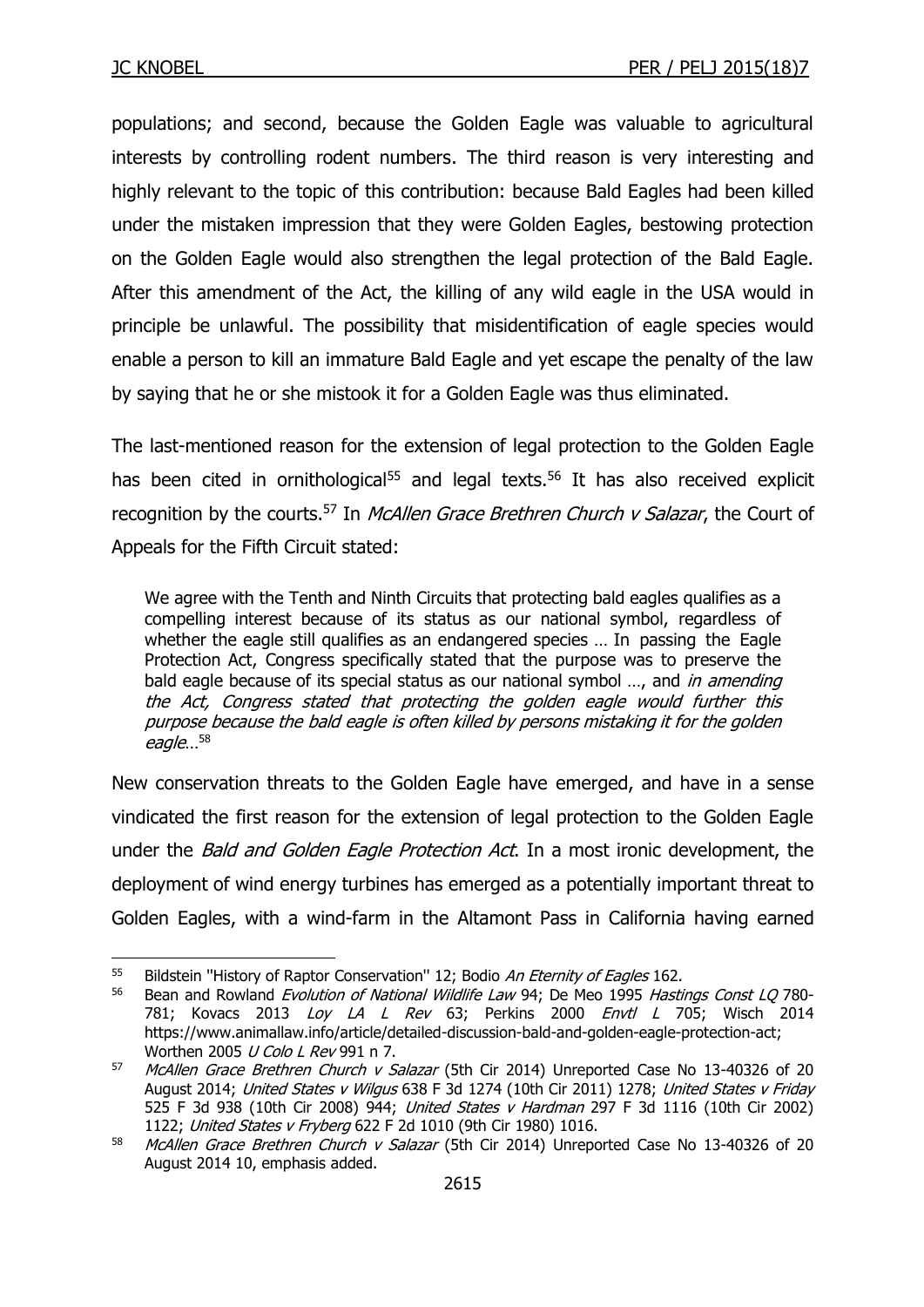itself particular notoriety in this regard.<sup>59</sup> Electrocution and collision with conventional power structures also cause many eagle deaths.<sup>60</sup> Ingestion of lead, usually in the form of shot used by hunters on game mammals or birds, is a further threat to all scavenging raptors, including the Golden Eagle, which is known to take carrion.<sup>61</sup> Other forms of poisoning are also sources of mortality.<sup>62</sup>

Another threat to the Golden Eagle is the need of Native Americans to get access to eagle parts and eagle feathers for religious use. This interest of the Native Americans is given recognition in the *Bald and Golden Eagle Protection Act* of 1940 and certain exceptions to the prohibition on possession of eagle parts are allowed specifically for this purpose.<sup>63</sup> A central eagle depository situated in Denver, Colorado receives eagle feathers and carcasses for distribution among Native Americans. <sup>64</sup> Members of Native American tribes that are recognised by the federal government<sup>65</sup> may apply to the depository to be given eagle feathers and carcasses, and when their applications are granted they may lawfully possess such feathers or carcasses. Thus the *Bald and* Golden Eagle Protection Act specifically makes provision for a balance to be struck between the protection of the eagles and potentially conflicting human interests, such as the interests of the Native Americans. The resolution of such conflicts under the Act may not necessarily always be to the satisfaction of those who are concerned about the conservation of eagles, or those who are concerned about the religious freedom of the Native Americans, or those who are concerned about finding a satisfactory balance between the two conflicting interests.<sup>66</sup> Nevertheless, the position under the Act is clearly better than a scenario where the eagles would have no or limited legal protection and would be subject to unfettered human exploitation

<sup>60</sup> See Watson *Golden Eagle* 325-328.<br><sup>61</sup> See Watson *Golden Eagle* 303 In i

<sup>59</sup> See eg Thelander and Smallwood "Altamont Pass" 25-46; Watson *Golden Eagle* 328-329.<br>60 See Watson *Golden Eagle* 325-328

See Watson *Golden Eagle* 303. In respect of lead poisoning in vultures, see Behmke et al 2015 Environment International 51-55.

<sup>&</sup>lt;sup>62</sup> See Watson *Golden Eagle* 302.

<sup>63</sup> Bald and Golden Eagle Protection Act of 1940 (16 USC 668-668d) s 668a. For discussions of case law dealing with this issue, see Iraola 2005 Albany L Rev 980-984; Kovacs 2013 Loy LA L Rev 68-71 83-85; Worthen 2005 *U Colo L Rev* 994-1002.

<sup>64</sup> US Fish and Wildlife Service 2015 http://www.fws.gov/eaglerepository/.

<sup>&</sup>lt;sup>65</sup> 64 FR 50467 50473; see further Iraola 2005 Albany L Rev 979; Kovacs 2013 Loy LA L Rev 64.

See eg Bodio An Eternity of Eagles 168-171; De Meo 1995 Hastings Const LQ 780-781; Kovacs 2013 Loy LA L Rev 56 et seq.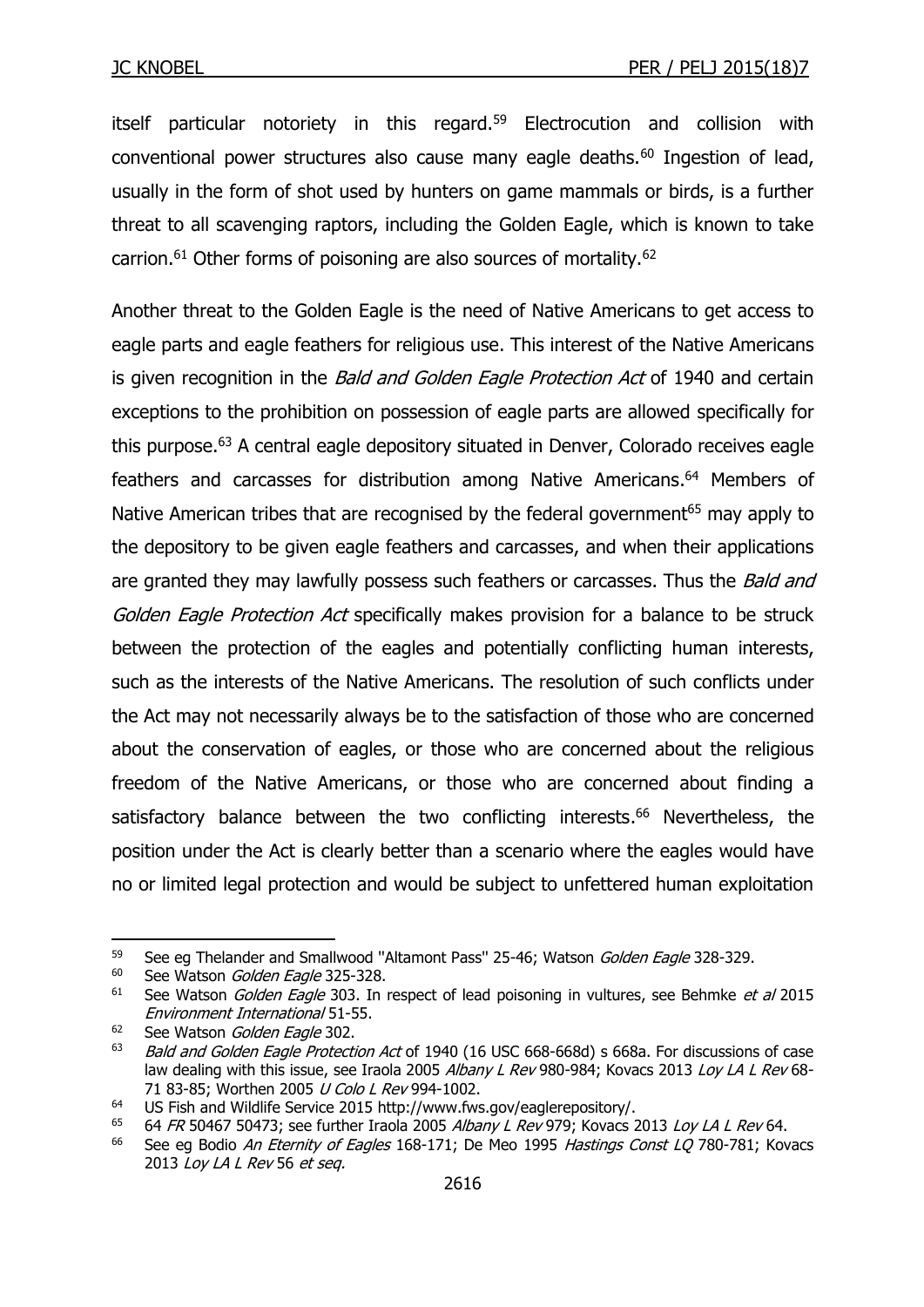and persecution without any legal checks to ensure that those practices were sustainable.<sup>67</sup>

## **3 Discussion**

## **3.1 Thoughts on the suitability of the American solution for use in other jurisdictions**

As seen, the possibility that the two American eagle species could be confused with each other was cited as a reason for bestowing protection on both of them. This solution of the problem of misidentification of a protected species worked in favour of both the American eagle species. The question arises whether this strategy is a suitable one for adoption in other jurisdictions where members of protected species may be misidentified and mistakenly be thought to be members of commoner species. More pertinently, for the purpose of this contribution, the question is whether the American solution is suitable for application in South African environmental law to enhance the legal protection of South African birds of prey.

A number of considerations may be relevant in this regard. First, it is probably good for conservation that as many species as possible are legally protected. Second, in the interest of not unduly burdening the citizens and state officials in a given jurisdiction, it is probably good that the smallest possible number of species is legally protected. A balance must be found somewhere between these two positions. A key part of this balance could very well be the adoption of a principle that factually endangered species should in principle receive a higher level of legal protection than commoner species. In view of these considerations, could it be regarded as desirable, on grounds of legal policy, to endow not only a factually endangered species, but also a commoner species with which the endangered species may be confused, with a high level of legal protection? It is submitted that a positive answer may be the correct one.

 $67$  The demand for eagles for human use exceeds the bounds of sustainability; see Kovacs 2013 2013 Loy LA L Rev 71-79.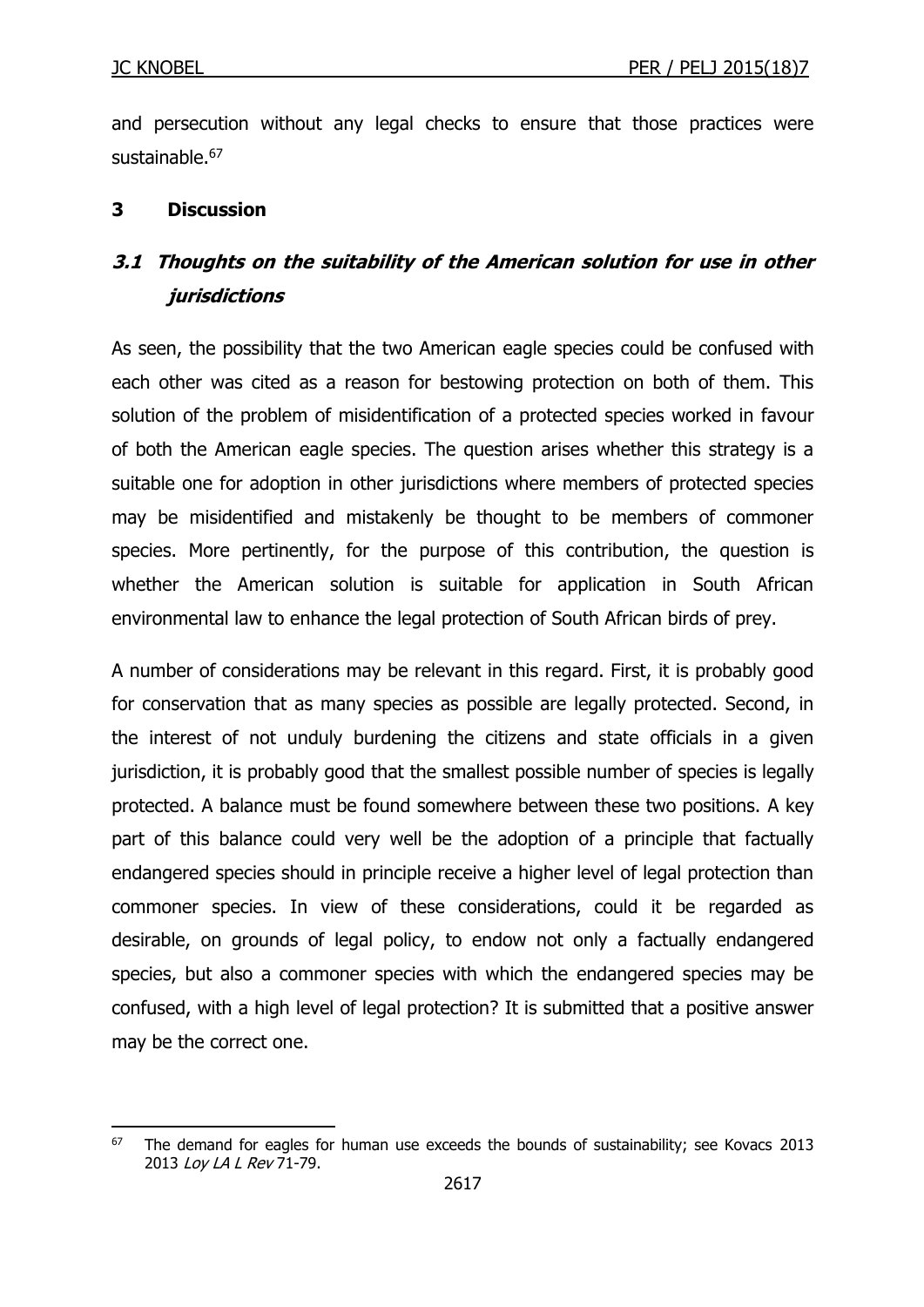It should be borne in mind that other considerations made the case in favour of the enhanced legal protection of the Golden Eagle even more compelling. Although the Golden Eagle was not formally classified as Endangered nationwide in the USA, and even though it occurred and still occurs in substantial numbers in large parts of the USA, it was not simply just another common species. As a large raptor species, the Golden Eagle was subject to certain factors that could easily have contributed to making its factual conservation status much less secure. In fact, as has been noted above, the Congress of the USA expressed a perception that the Golden Eagle had been threatened with extinction.<sup>68</sup> Large birds of prey seldom occur in high densities and have a slow reproductive rate. For this reason, increased mortality due to human-induced causes can render such species vulnerable far more easily than species that occur in high densities and have a fast rate of reproduction.<sup>69</sup> In fact, this is precisely what happened to the Bald Eagle in the lower states of the USA, where its factual conservation status deteriorated from common and widespread to Endangered over a relatively short period of time. The Golden Eagle could conceivably have suffered a similar fate if such factors as persecution, poisoning, mortality induced by human-made structures such as wind turbines, and exploitation for religious purposes by Native Americans, were allowed to take their course unchecked and unabated. These factors strengthen the case in favour of the heightened legal protection of the Golden Eagle, in addition to the above-mentioned consideration that such protection of the Golden Eagle would also strengthen the legal protection of the Bald Eagle.

## **3.2 Suitability of application in South African law**

If this line of reasoning is applied in respect of South African birds of prey, it is submitted that a strong case can be made in favour of extending protection under the national biodiversity legislation to more species than the small number of species currently enjoying such protection. This is particularly relevant in the case of the larger species such as vultures and eagles, which typically occur in comparatively low

<sup>68</sup> Joint Resolution: To Provide Protection for the Golden Eagle (Pub L 87-884, Oct 24 1962, 76 Stat 12466); see the quotation in para 2.3 above.

 $69$  Katzner and Tingay "Eagle Diversity, Ecology and Conservation" 19.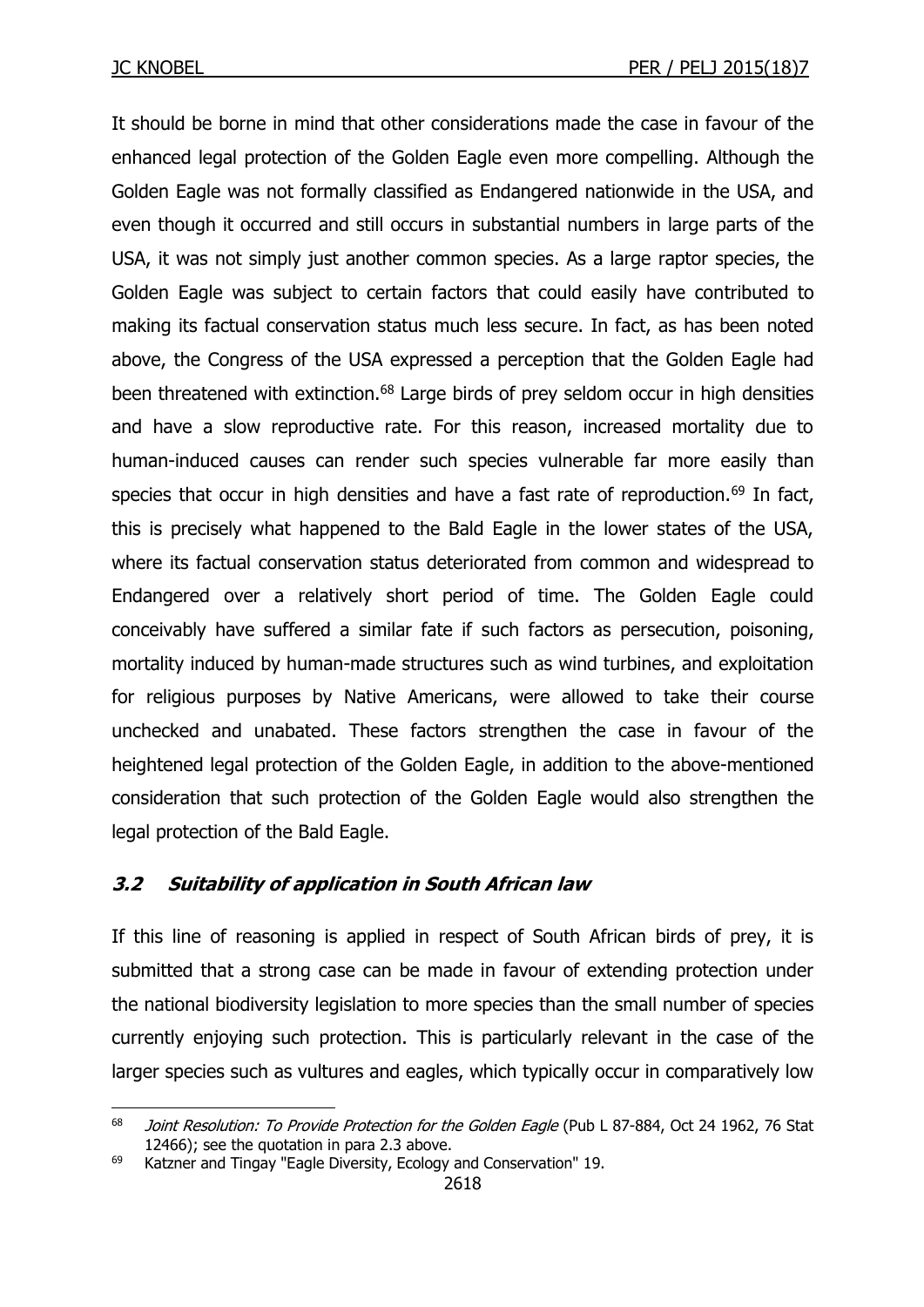densities and have a slow reproductive rate. If, for the purpose of illustration, the South African eagle species are considered as a group of species representative of the South African raptors, it should be noted that only four species are currently protected under the national biodiversity legislation:<sup>70</sup> the Bateleur,<sup>71</sup> the Tawny Eagle, $72$  the Martial Eagle<sup>73</sup> and the Southern Banded Snake Eagle.<sup>74</sup> These species are listed as Vulnerable, that is, they are judged to face an extremely high risk of extinction in the wild in the medium term, although they are not Critically Endangered or Endangered Species. 75

This means that twelve South African eagle species are not protected by the national biodiversity legislation.<sup>76</sup> Those twelve species do enjoy protection under provincial

- $71$  Terathopius ecaudatus.
- $72$  Aquila rapax.<br> $73$  Polemantus h

1

- $73$  Polemaetus bellicosus.
- $74$  Circaetus fasciolatus.
- Section 56(1)(c) of NEMBA. A Critically Endangered Species is any indigenous species facing an extremely high risk of extinction in the wild in the immediate future; s 56(1)(a). An Endangered Species is any indigenous species facing a high risk of extinction in the wild in the near future, although it is not a Critically Endangered Species; s 56(1)(b).
- <sup>76</sup> In total, sixteen raptor species known as eagles occur in South Africa. They are the African Fish Eagle Haliaeetus vocifer, Bateleur Terathopius ecaudatus, Brown Snake Eagle Circaetus cinereus, Black-chested Snake Eagle Circaetus pectoralis, Southern Banded Snake Eagle Circaetus fasciolatus, Verreaux's Eagle (also known as the Black Eagle in Southern Africa) Aquila verreauxii, Tawny Eagle *Aquila rapax*, Steppe Eagle Aquila nipalensis, Lesser Spotted Eagle Clanga pomarina, African Hawk-Eagle Aquila spilogaster, Wahlberg's Eagle Hieraaetus wahlbergi, Booted Eagle Hieraaetus pennatus, Ayres's Eagle Hieraaetus ayresii, Long-crested Eagle Lophaetus occipitalis, Martial Eagle Polemaetus bellicosus, and Crowned Eagle Stephanoaetus coronatus. For information on these species and their occurrence in South Africa, see Hockey, Dean and Ryan Roberts Birds of Southern Africa 481-483, 493-500, 528-542; Steyn Birds of Prey of Southern Africa 59-126, 129-144. For information on these species in a global context, see Ferguson-Lees and Christie Raptors of the World (2001) 394-396, 450-457, 724-727, 730-736, 748-750, 753-761, 763-765, 769-770, 788-790, 792-794.

<sup>&</sup>lt;sup>70</sup> Section 56 of NEMBA, read with the *TOPS Regulations* (GN R152 in GG 29657 of 23 February 2007) and the Lists of Critically Endangered, Endangered, Vulnerable and Protected Species (GN R151 in GG 29657 of 23 February 2007). A new Threatened or Protected Species list was published for comment in April 2013: Publication of Lists of Species that are Threatened or Protected, Activities that are Prohibited and Exemption from Restriction (Gen N 389 in GG 36375 of 16 April 2013). According to the proposed new list, the following eagle species are classified as Vulnerable: Bateleur Terathopius ecaudatus, Martial Eagle Polemaetus bellicosus, and Tawny Eagle *Aquila rapax*. The Southern Banded Snake Eagle *Circaetus fasciolatus* is no longer listed. and no other eagle species have been added. Subsequently, a revised new Threatened or Protected Species list was published for comment in March 2015: Publication of Lists of Species that are Threatened or Protected, Activities that are Prohibited and Exemption from Restriction (Gen N 256 in GG 38600 of 31 March 2015). The same eagle species are listed as in the original new list, but their status has been changed to Endangered.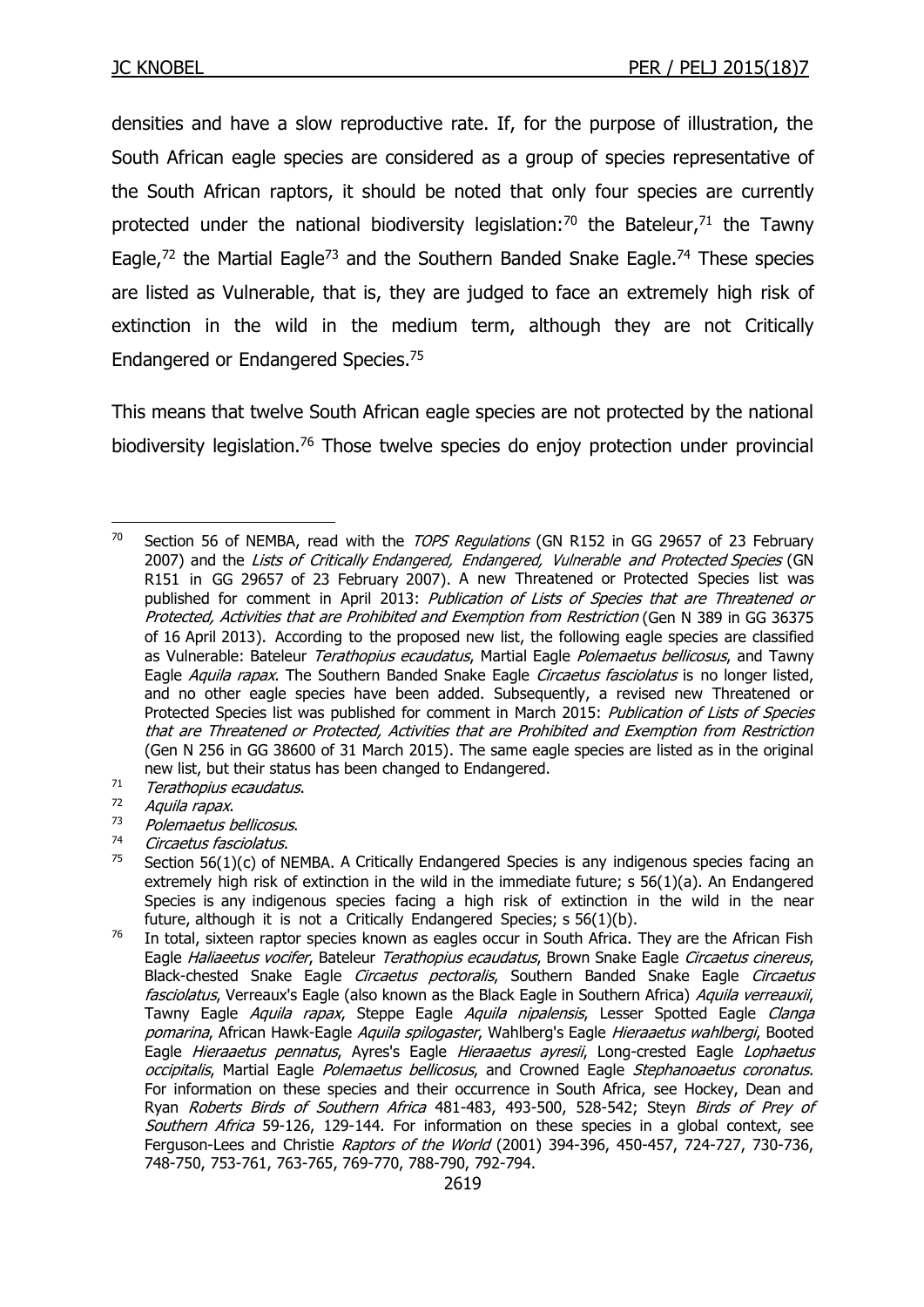legislation, but this protection is not satisfactory in all respects.<sup>77</sup> Penalties provided for in provincial legislation are typically lower than those provided for in national legislation, and hence the provincial sanctions have a lesser deterrent value. Provincial nature conservation offices also typically face severe capacity challenges and hence enforcement suffers. In some provinces, the provincial legislation bestows immunity on landowners and persons authorised by the landowners for killing raptors on their land.<sup>78</sup> Thus the legal protection afforded to the eagles cannot be enforced against those persons who may perceive themselves to have the most justifiable interest in killing eagles.

To return to the central topic of this contribution, and staying with South African eagles as representative of South African raptors, the potential for the misidentification of the four eagle species protected under national legislation in South Africa clearly exists. Immature Bateleurs can be confused with Brown Snake Eagles,<sup>79</sup> Tawny Eagles can be confused with a number of eagle species with brown feathering such as the Wahlberg's Eagle, the Steppe Eagle and the Lesser Spotted Eagle,<sup>80</sup> the adult Martial Eagle can be confused with the adult Black-chested Snake Eagle, $81$  and the Southern Banded Snake Eagle may conceivably be confused with a number of goshawks and the African Cuckoo Hawk.<sup>82</sup> Applying the line of reasoning established above, a case can be made for the extension of legal protection under the national biodiversity legislation to most or all of these misidentification-prone species.

In fact, this argument could be taken further. If, by way of example, only the larger South African raptor species are considered, $83$  a case can be made that all vulture and eagle species should be protected under the National Environmental

<sup>&</sup>lt;sup>77</sup> See Knobel 2013 *PER/PELJ* paras 3.4, 5.2.1; Knobel 2015 De Jure para 3.

 $78$  Eq Nature and Environmental Conservation Ordinance 19 of 1974 s 27; see Knobel 2013 PER/PELJ para 3.4. The Ordinance is in force in the Western Cape and Eastern Cape provinces.

<sup>&</sup>lt;sup>79</sup> Ferguson-Lees and Christie *Raptors of the World* (2001) 456; Kemp and Kemp *Birds of Prey* 55.

<sup>80</sup> Ferguson-Lees and Christie Raptors of the World (2001) 732; Kemp and Kemp Birds of Prey.

<sup>&</sup>lt;sup>81</sup> Ferguson-Lees and Christie *Raptors of the World* (2001) 793; Kemp and Kemp *Birds of Prey* 75.<br><sup>82</sup> Eerguson-Lees and Christie *Pantors of the World* (2001) 453.

<sup>&</sup>lt;sup>82</sup> Ferguson-Lees and Christie *Raptors of the World* (2001) 453.<br><sup>83</sup> Not implying in any way that other raptor species are

Not implying in any way that other raptor species are less deserving of high-level legal protection.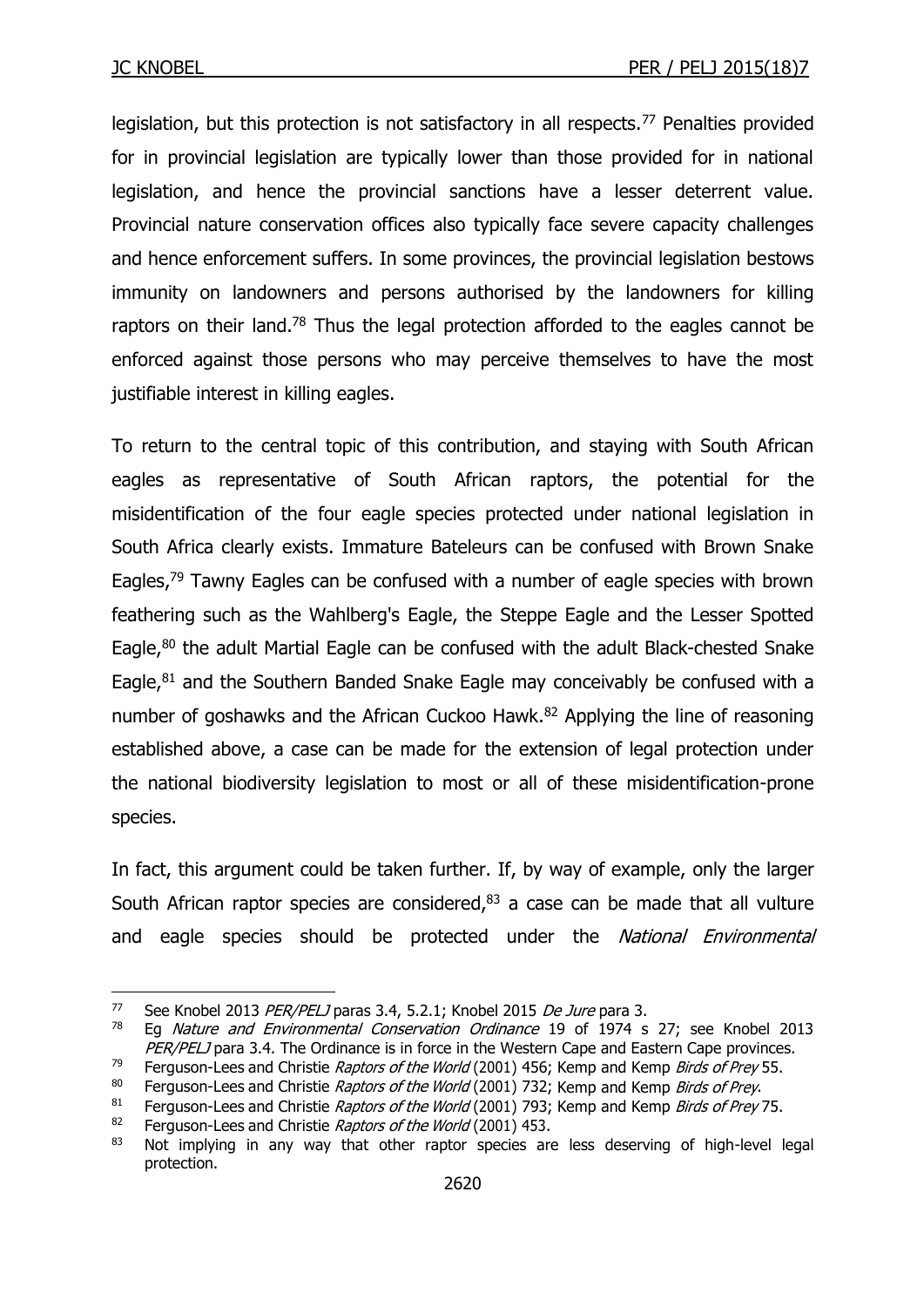Management: Biodiversity Act 10 of 2004 (NEMBA). The Act makes provision for a special category of species that are not Critically Endangered, Endangered or Vulnerable, but are nevertheless Protected because they have such a high conservation value or national importance that they require national protection.<sup>84</sup> It is submitted that this is the appropriate legal status for all the South African vulture and eagle species that do not merit inclusion in the Critically Endangered, Endangered or Vulnerable categories.

The additional considerations that strengthened the case in favour of heightened legal protection of the Golden Eagle in America are arguably also applicable to all of these species in South Africa. All of these large South African raptor species are lowdensity species with slow reproductive rates. Many of these species will soon be "uplisted" to a less favourable factual conservation status in a revised Red List of the Birds of South Africa, Lesotho and Swaziland. The list is currently in preparation under the auspices of the foremost South African non-governmental organization involved in bird conservation, BirdLife South Africa, in cooperation with the Percy Fitzpatrick Institute of African Ornithology, based at the University of Cape Town. In the new Red List, no fewer than twelve South African raptor species are likely to be listed as Endangered<sup>85</sup> and two as Critically Endangered.<sup>86</sup> Five raptor species are likely to be listed as Vulnerable $^{87}$  and three raptor species as Near-threatened. $^{88}$  If these results are compared with the listings in the previous and now outdated Red List, an alarming downward population trend for raptors as a group is clearly revealed: twenty raptor species will be "uplisted" to a less favourable factual conservation status; while only four are "downlisted" to a more favourable

 $84$  Section 56(1)(d) of NEMBA.

 $85$  They are the Hooded Vulture *Necrosyrtes monachus*; Cape Vulture *Gyps coprotheres*; Whitebacked Vulture Gyps africanus; Lappet-faced Vulture Torgos tracheliotos; White-headed Vulture Trigonoceps occipitalis; Black Harrier Circus maurus; African Marsh Harrier Circus ranivorus; Bateleur Terathopius ecaudatus; Southern Banded Snake Eagle Circaetus fasciolatus; Martial Eagle Polemaetus bellicosus; Tawny Eagle Aquila rapax and Pel's Fishing Owl Scotopelia peli.

<sup>86</sup> Bearded Vulture Gypaetus barbatus and Taita Falcon Falco fasciinucha.<br>87 Mercann's Fasle Aquila versauvir Crowned Fasle Stanbaneaetus cere

Verreaux's Eagle Aquila verreauxii; Crowned Eagle Stephanoaetus coronatus; Lanner Falcon Falco biarmicus; Secretary-bird Sagittarius serpentarius and African Grass Owl Tyto capensis.

<sup>88</sup> Pallid Harrier Circus macrourus; Sooty Falcon Falco concolor and Red-footed Falcon Falco vespertinus.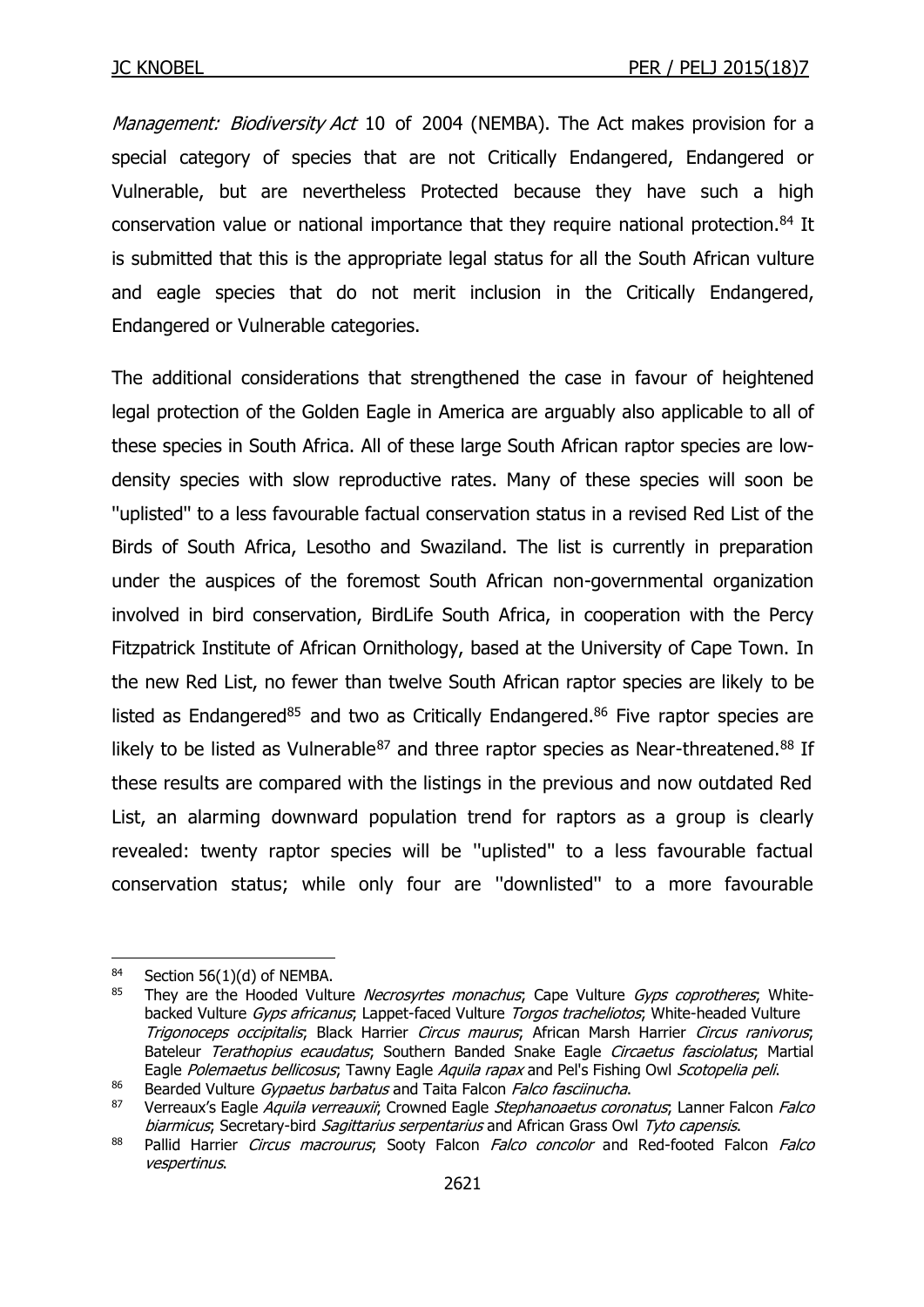status. $89$  Fifty-five species will not change in status in the new list, but these species include one Vulnerable and one Near-threatened species in their ranks. The Red List does not have legal force, but because it represents the best scientific assessment of the factual conservation status of South African bird species, it should influence which species are listed under the legislation dealing with the conservation of biodiversity. In respect of raptors, NEMBA is now arguably out of step with reality.<sup>90</sup>

Furthermore it is noteworthy that, in the ranks of larger raptor species, even comparatively common species already show declining population trends in some regions even though the species may not yet be judged to be in trouble nationwide. The Wahlberg's Eagle is a good example. It is a breeding summer migrant to Southern Africa, and in the summer months is probably the commonest eagle species in South Africa's Kruger National Park, which is known for its rich raptor populations. <sup>91</sup> Globally it is judged as Least Concern by the International Union for the Conservation of Nature<sup>92</sup> and BirdLife International.<sup>93</sup> Nevertheless, in some parts of South Africa ornithologists have noted sharp population declines,<sup>94</sup> and while the causative factors may still be a matter for speculation, these trends, and the potential vulnerability of even a comparatively common raptor species highlighted by these trends, should not be ignored.

Most of these large raptor species are beneficial to farming interests. Vultures perform a valuable role in disposing of large mammal carcasses in remoter areas

Eg Tarboton "Foreword" iv.

<sup>89</sup> M Taylor of BirdLife South Africa supplied the information about the new Red List and this is acknowledged with gratitude.

<sup>90</sup> A revised new Threatened or Protected Species list that has been published for comment in March 2015 (Publication of Lists of Species that are Threatened or Protected, Activities that are Prohibited and Exemption from Restriction (Gen N 256 in GG 38600 of 31 March 2015)) is more up to date in so far as it lists three raptor species as Critically Endangered (Bearded Vulture Gypaetus barbatus; Taita Falcon Falco fasciinucha and the locally practically extinct Egyptian Vulture Neophron percnopterus) and eight raptor species as Endangered (Hooded Vulture Necrosyrtes monachus; Cape Vulture Gyps coprotheres; White- backed Vulture Gyps africanus; Lappet-faced Vulture Torgos tracheliotos; White-headed Vulture Trigonoceps occipitalis; Bateleur Terathopius ecaudatus; Martial Eagle Polemaetus bellicosus; and Tawny Eagle Aquila rapax. However, no raptor species are listed in the Vulnerable and Protected categories.

<sup>&</sup>lt;sup>91</sup> Newman *Kruger National Park* 68.<br><sup>92</sup> ILICN 2015 http://www.jucpredlist

<sup>92</sup> IUCN 2015 http://www.iucnredlist.org/details/full/22696072/0.

<sup>93</sup> BirdLife International 2015 http://www.birdlife.org/datazone/speciesfactsheet.php?id=3540.<br>94 Eq. Tarboton "Foreword" iv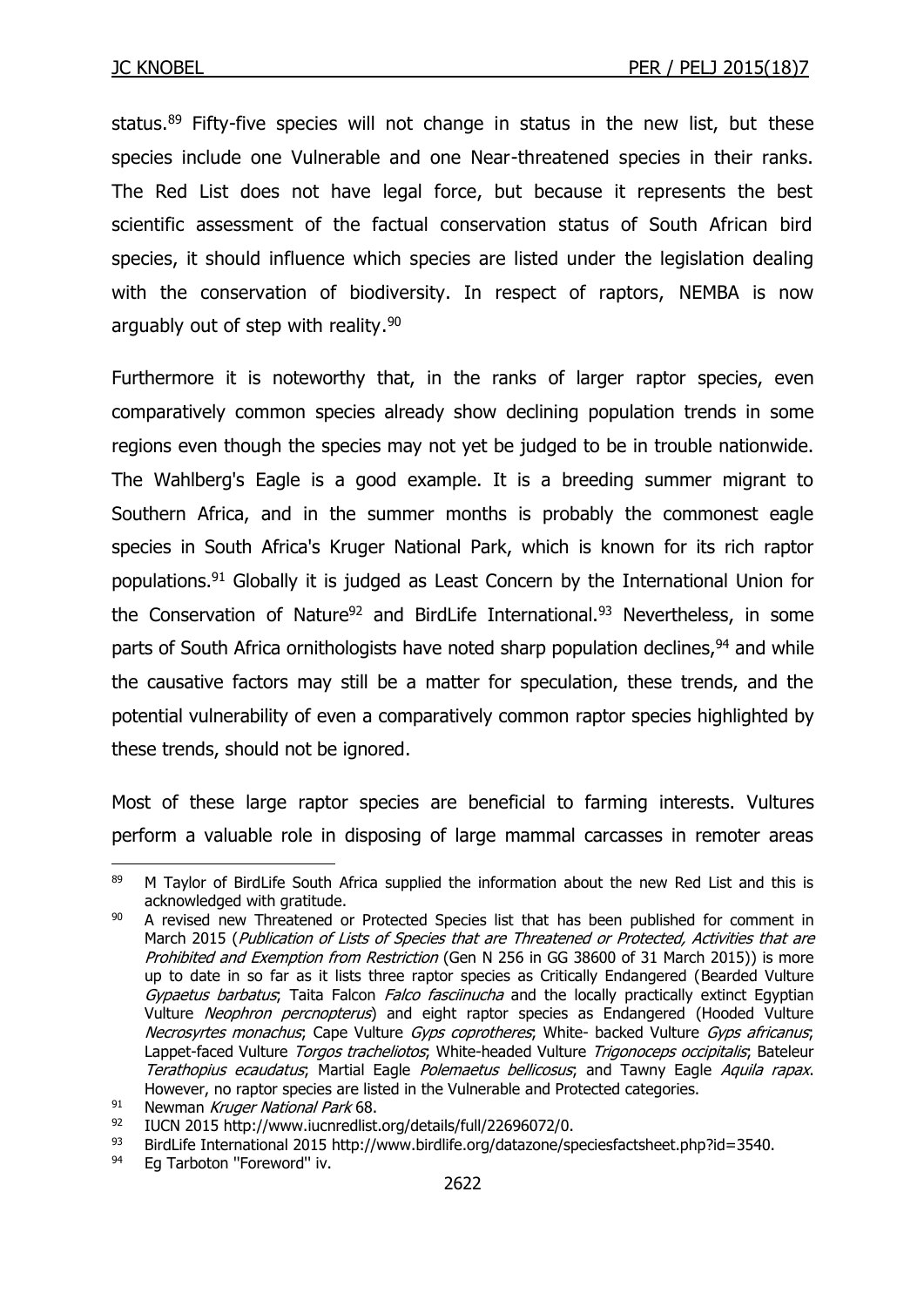where they are unlikely to get prompt attention from people. This is a potentially highly important function in the prevention of the spread of disease. Scientific investigation has recently revealed that the vultures of the Americas are able to ingest bacteria, which abound on decaying carcasses and are highly dangerous to other organisms, with no ill effects to the vultures.<sup>95</sup> The vultures of Africa and Eurasia are likely to have a similar ability; otherwise they would probably not have been able to exploit carrion as a source of food.<sup>96</sup> Most South African eagles benefit farming interests by controlling potential problem species for agriculture. Such species include rodents, seed-eating birds, larger mammals like monkeys and dassies that can cause damage to crops or grazing, and even small carnivorous mammals, such as jackals and caracals, which may kill small livestock.<sup>97</sup> In the case of the Verreaux's Eagle, which normally preys on hyrax, but may kill lambs and goat kids, a carefully substantiated study showed that the presence of a resident pair of these eagles on a Karoo sheep farm could still benefit the farmer financially. The study showed that the presence of the eagles would prevent hyrax from venturing far from protective hills and rocky outcrops. This would minimise competition between the hyrax and sheep for grazing, and the financial saving annually gained in this way would typically exceed the cost of the number of lambs likely to be taken by the eagle pair in the course of a year.<sup>98</sup>

Unfortunately some members of farming communities continue to harbour old prejudices in terms of which all birds of prey are regarded as inimical to farming interests. Such prejudices are seldom based on carefully verified facts, and may be based on erroneous conclusions made from incomplete observations. To cite one example, it is well-known in ornithological circles that most eagle species will at times eat carrion. Therefore an observation of an eagle feeding on a lamb does not necessarily justify a conclusion that the eagle has actually killed the lamb.<sup>99</sup> Sadly,

 $^{95}$  Roggenbuck *et al* 2014 http://www.nature.com/ncomms/2014/141125/ncomms6498/ full/ncomms6498.html.

<sup>96</sup> McKechnie 2015 African Birdlife 13.

<sup>97</sup> See eg Ferguson-Lees and Christie Raptors of the World 749-750, 789, 793; Hockey, Dean and Ryan Roberts Birds of Southern Africa 532, 538, 541.

<sup>98</sup> Davies 1999 Journal of Raptor Research 67-72.

See Bekker et al Innocent until Proven Guilty 1-4.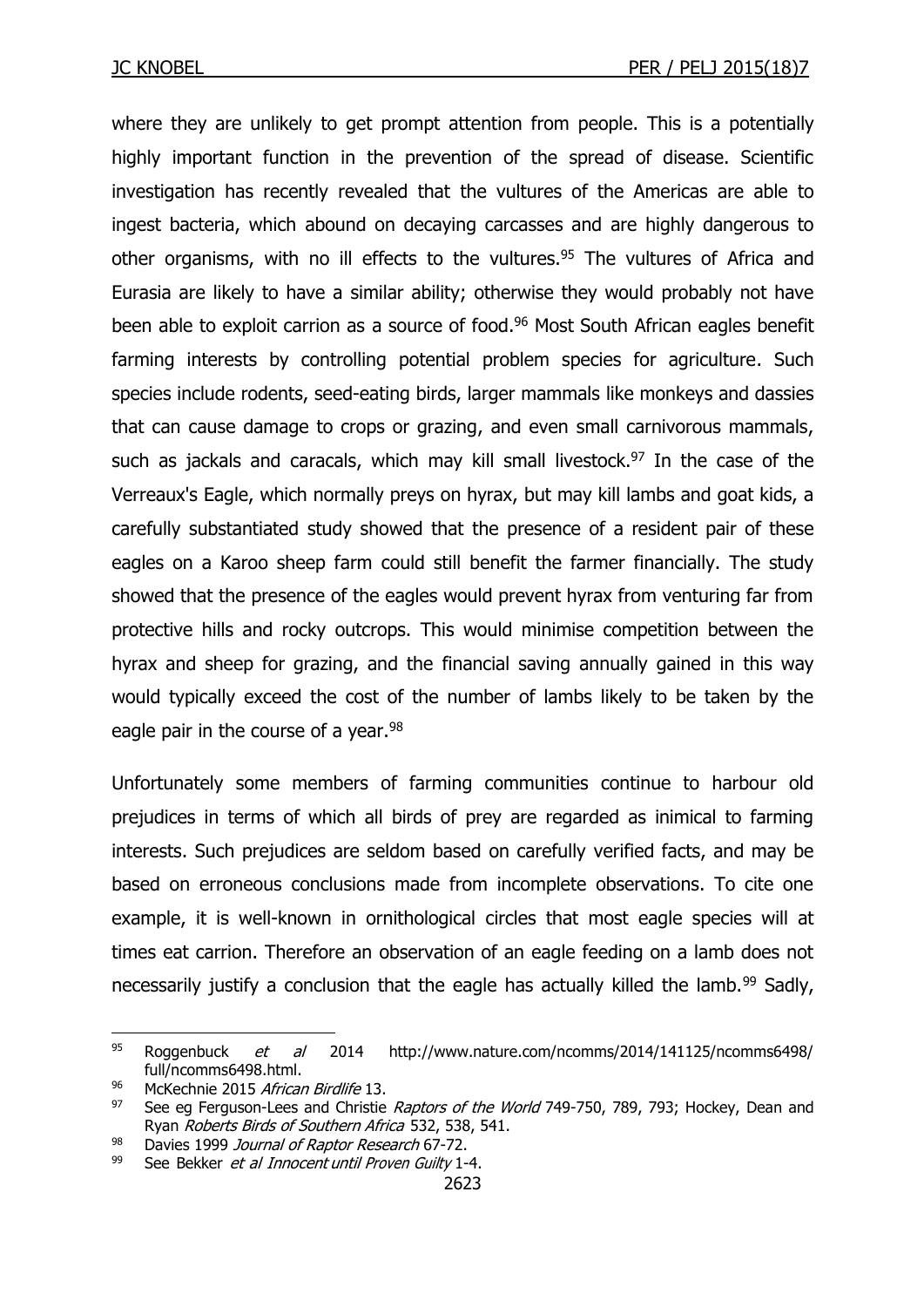the persecution of birds of prey is still a reality in South Africa.<sup>100</sup> Such persecution is often illegal under provincial legislation but, as noted above, there are problems with enforcement and in some provinces the landowners and persons acting with their authority do not commit an offence if they kill or trap the species protected under provincial legislation. A farmer may know that killing a Martial Eagle, Tawny Eagle, Bateleur or Southern Banded Snake Eagle may lead to prosecution under national legislation, but in such instances may well plead misidentification and go scot-free because intention cannot be proved. <sup>101</sup> For this reason, and all the other reasons that point towards the heightened vulnerability of these species, it is submitted that the American solution in respect of the Bald Eagle and Golden Eagle is eminently suitable to be applied to the protection of South African vulture and eagle species under South African national law.

These eagles and vultures, as larger raptor species, have been selected for illustrative purposes in this contribution, but similar arguments also apply to most of the smaller raptor species occurring in South Africa. Some of them may not occur in such low densities as the larger raptor species, and their reproductive rates may be faster than those of the larger species, but compared to most other birds of similar sizes these smaller raptors may still be more vulnerable to factors inducing negative population trends.<sup>102</sup> Because they may be involved or may be perceived to be involved in the killing of domestic fowl or racing pigeons or ornamental pigeons, such smaller birds of prey may also be the targets of human persecution. Some species are sought after for falconry, and falconers who do not abide by the rules of falconry associations may take birds from the wild for their own use or for illegal trade.<sup>103</sup> In

 $\overline{a}$ 

<sup>100</sup> African raptors 2011 http://www.africanraptors.org/an-interview-with-andre-botha-about-raptorconservation-in-south-africa/; EWT 2014 https://www.ewt.org.za/BOP/platberg.html; EWT 2012 https://www.ewt.org.za/eBooks/booklets/Eagles%20and%20Farmers%20booklet.pdf; Barnes Important Bird Areas 35. Raptor poisoning incidents, in particular, appear to be escalating; see EWT 2014 https://www.ewt.org.za/conreports/2014/book.swf.

 $^{101}$  See para 1 above.

Note eg that one falcon species will henceforth be listed as Critically Endangered (Taita Falcon Falco fasciinucha); one as Vulnerable (Lanner Falcon Falco biarmicus) and one as Nearthreatened (Red-footed Falcon *Falco vespertinus*) in the new Red List for South Africa, Lesotho and Swaziland.

<sup>&</sup>lt;sup>103</sup> See eg International Association for Falconry and Conservation of Birds of Prey 2013 http://www.iaf.org/Legislation.php; Lombard Date Unknown http://www.anderson africa.co.za/pamphlets/Falconry.pdf.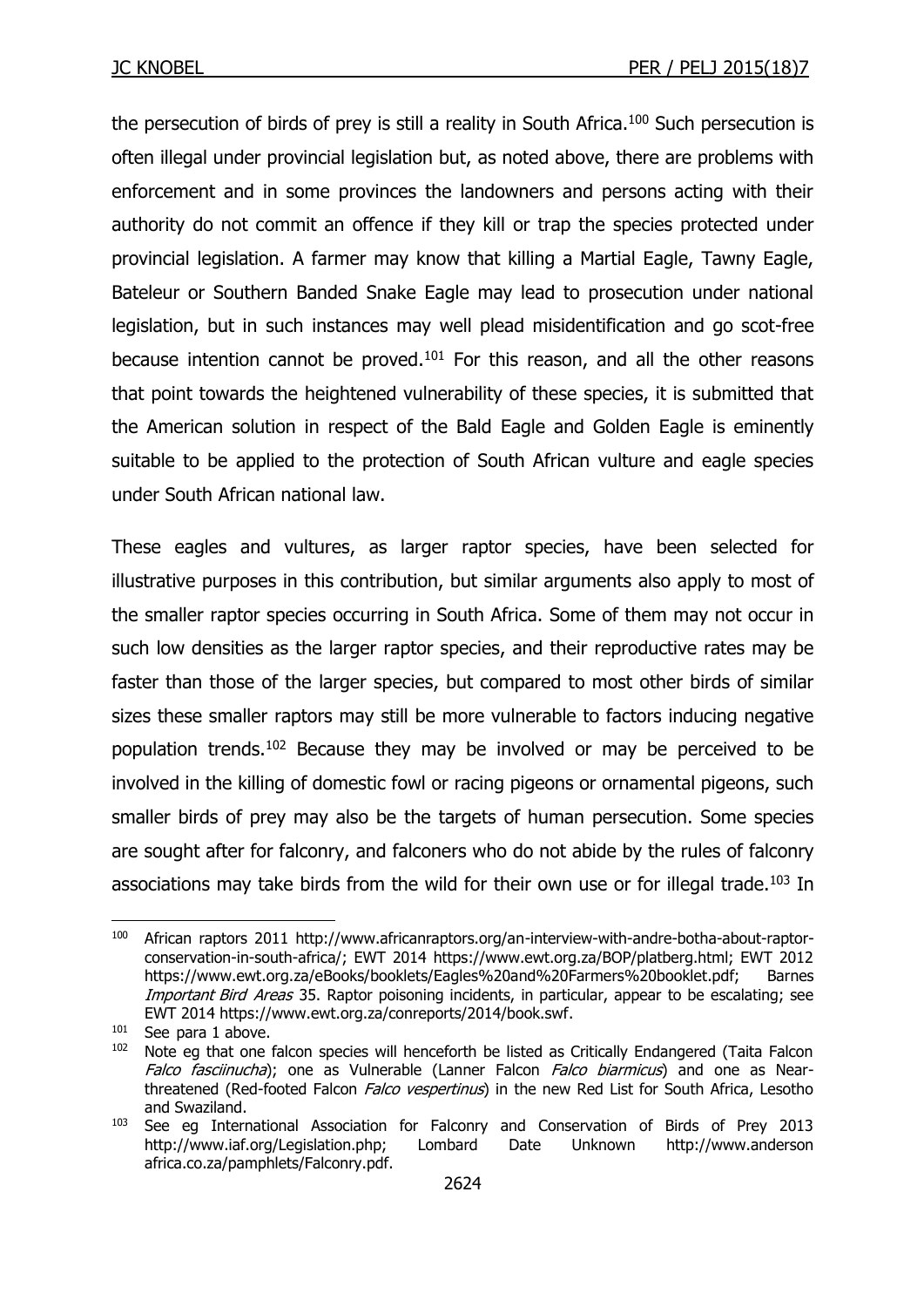addition, the rarer species, which are currently protected under national legislation, may also be confused with commoner species and consequently misidentified. A small minority of raptor species may not give conservationists any cause for concern at present, with the almost ubiquitous Black-shouldered Kite $104$  perhaps constituting the most notable example. However, the Black-shouldered Kite is such a prolific hunter of rodents, and is accordingly such a beneficial species to farming interests, that it is arguably worthy of a high level of legal protection anyway. Similar arguments are also applicable to the nocturnal birds of prey, the owls.

## **4 Conclusion**

It is submitted that the time has come to treat the rich but potentially fragile raptor heritage of South Africa with the respect and care that it deserves, by proclaiming all South African bird of prey species to be fully protected under national legislation. If such species do not qualify for inclusion in the graver categories of Critically Endangered, Endangered or Vulnerable, they should at least be classified in the category of Protected, for which NEMBA already makes provision. As noted, the criterion for listing as Protected is that the species has such a high conservation value or national importance that it requires national protection, although it is not Critically Endangered, Endangered or Vulnerable. <sup>105</sup> It is submitted that this criterion could hardly be more neatly tailored to the needs of the South African bird of prey species that are not already listed in terms of NEMBA.

In addition, by bestowing full legal protection on all its bird of prey species, South Africa will be more in step with other trend-setting jurisdictions on the globe,  $106$  and

**<sup>.</sup>**  $104$  *Elanus caeruleus*. Dickinson and Remsen *Checklist* 234 use the name Black-winged Kite for this species, and the name Black-shouldered Kite for a related Australian species, Elanus axillaris. In Southern Africa *Elanus caeruleus* is widely known as the Black-shouldered Kite, see Hockey, Dean and Ryan Roberts Birds of Southern Africa 478; Steyn Birds of Prey of Southern Africa 46.

 $105$  Para 3.2 above.

 $106$  Eg the Convention on the Conservation of Migratory Species of Wild Animals (1979) (Bonn Convention) includes all migratory raptor species as species which have an unfavourable conservation status and which require international agreements for their conservation and management, as well as those which have a conservation status which would significantly benefit from the international co-operation that could be achieved by an international agreement (Appendix II); the Convention on the Conservation of European Wildlife and Natural Habitats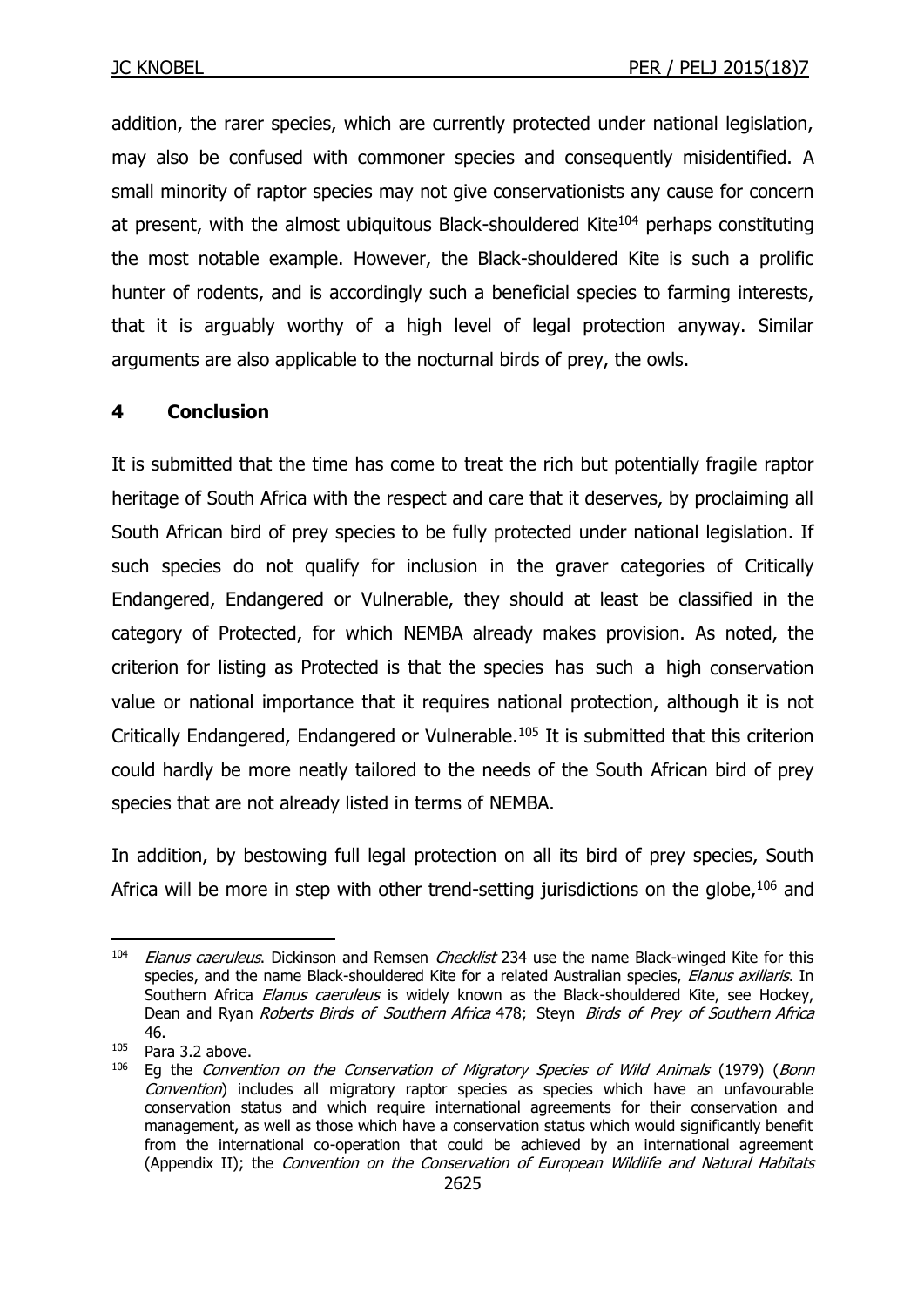South Africa will also have proved itself willing to give greater effect to its undertakings to give legal protection to migratory raptors in the Memorandum of Understanding on the Conservation of Migratory Birds of Prey in Africa and Eurasia (the Raptors MoU), $107$  which was entered into under the Convention on the Conservation of Migratory Species of Wild Animals.<sup>108</sup>

Last, but not least, following this course will also ensure that the danger of misidentification will not serve as a ground for a defence that allows a person to kill a protected raptor with impunity.

<sup>(1979) (</sup>Bern Convention) includes all raptor species as "strictly protected species" (Appendix II); and the Convention on International Trade in Endangered Species of Wild Fauna and Flora (1973) (CITES) includes almost all raptor species as species either threatened with extinction or that may become threatened in future unless international trade is strictly regulated (Appendices I and II).

<sup>107</sup> UNEP/CMS Secretariat 2014 http://www.cms.int/raptors/en/legalinstrument/birds-prey-raptors; Knobel 2013 PER/PELJ para 3.1.4.

<sup>&</sup>lt;sup>108</sup> Convention on the Conservation of Migratory Species of Wild Animals (1979) (Bonn Convention). See CMS 2014 www.cms.int; Knobel 2013 PER/PELJ para 3.1.4.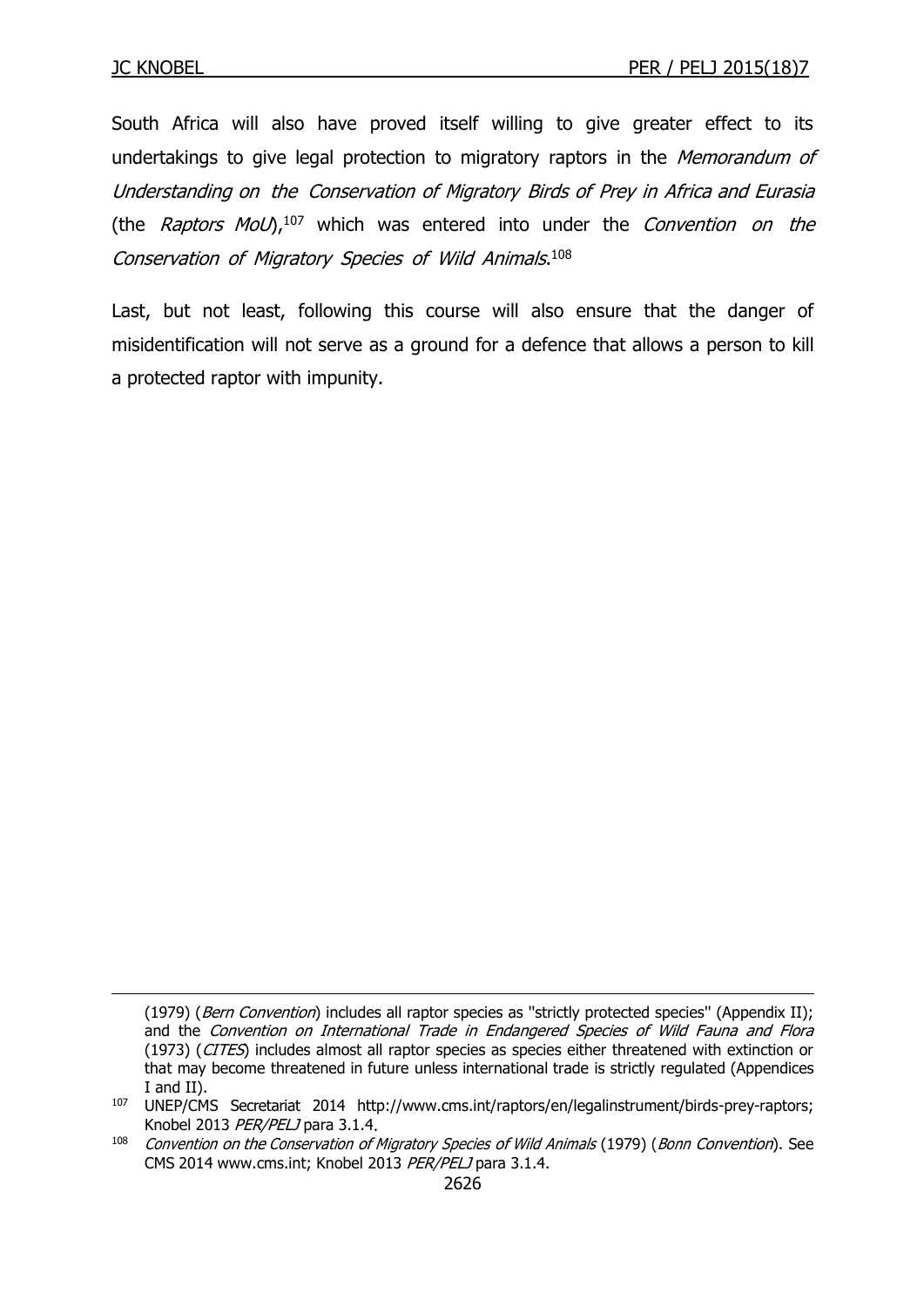## **BIBLIOGRAPHY**

#### **Literature**

Barnes Important Bird Areas

Barnes KN (ed) The Important Bird Areas of Southern Africa (BirdLife South Africa Randburg 1998)

Bates Environmental Law in Australia

Bates G Environmental Law in Australia 8<sup>th</sup> ed (LexisNexis Butterworths Chatswood 2013)

Bean and Rowland Evolution of National Wildlife Law

Bean MJ and Rowland MJ The Evolution of National Wildlife Law 3rd ed (Praeger Westport 1997)

Behmke et al 2015 Environment International

Behmke S et al "Chronic Lead Exposure is Epidemic in Obligate Scavenger Populations in Eastern North America" 2015 Environment International 51-55

Bekker et al Innocent until Proven Guilty

Bekker F et al Innocent until Proven Guilty (Endangered Wildlife Trust Parkview Undated)

Bildstein "History of Raptor Conservation"

Bildstein KL "A Brief History of Raptor Conservation in North America" in Bildstein KL et al (eds) State of North America's Birds of Prey (Nuttall Ornithological Club and American Ornithologists' Union Washington DC 2008) 5-36

Birkhead, Wimpenny and Montgomerie Ten Thousand Birds Birkhead T, Wimpenny J and Montgomerie B Ten Thousand Birds. Ornithology since Darwin (Princeton University Press Princeton 2014)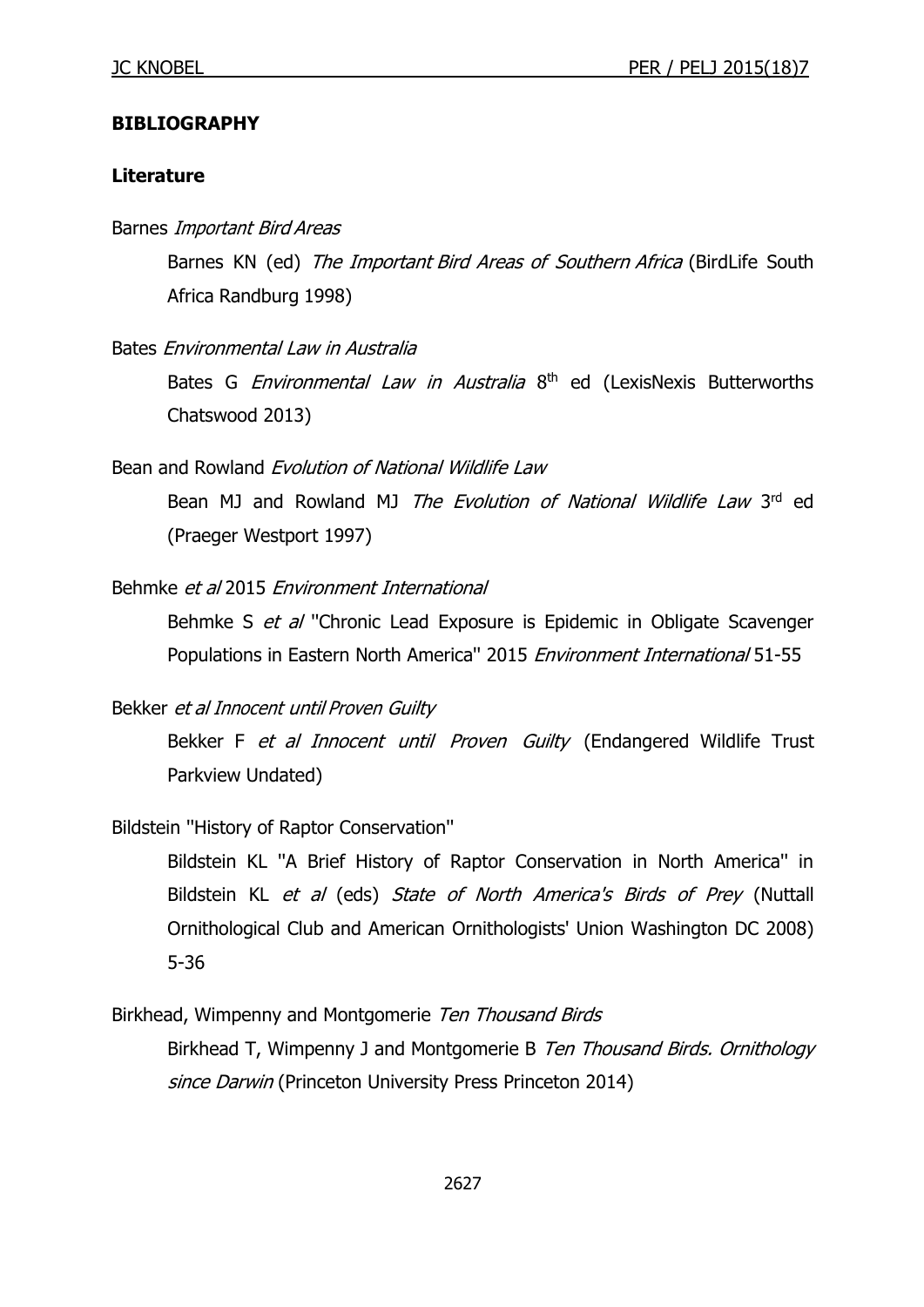#### Bodio An Eternity of Eagles

Bodio SJ An Eternity of Eagles. The Human History of the Most Fascinating Bird in the World (Lyons Press Guilford 2012)

## Breining Return of the Eagle

Breining G Return of the Eagle. How America Saved its National Symbol 2<sup>nd</sup> ed (Lyons Press Guilford 2008)

#### Burnham "Raptors and People"

Burnham WA "Raptors and People" in Newton I (ed) *Birds of Prey* (Merehurst Press London 1990) 170-188

## Burns and Kidd "Administrative Law"

Burns Y and Kidd M "Administrative Law and Implementation of Environmental Law" in Strydom HA and King ND (eds) *Environmental* Management in South Africa 2<sup>nd</sup> ed (Juta Cape Town 2009) 222-268

#### Clark and Schmitt Raptors of Europe

Clark WS and Schmitt NJ A Field Guide to Raptors of Europe, the Middle East, and North Africa (Oxford University Press Oxford 1999)

## Committee on Scientific Issues in the Endangered Species Act et al Science and the Endangered Species Act

Committee on Scientific Issues in the Endangered Species Act et al Science and the Endangered Species Act (National Academy Press Washington DC 1995)

#### Davies 1999 Journal of Raptor Research

Davies RAG "Extent, Cost and Control of Livestock Predation by Eagles with a Case Study on Black Eagles (Aquila verreauxii) in the Karoo" 1999 (1) Journal of Raptor Research 67-72

Debus Birds of Prey of Australia

Debus S Birds of Prey of Australia 2<sup>nd</sup> ed (CSIRO Collingwood 2012)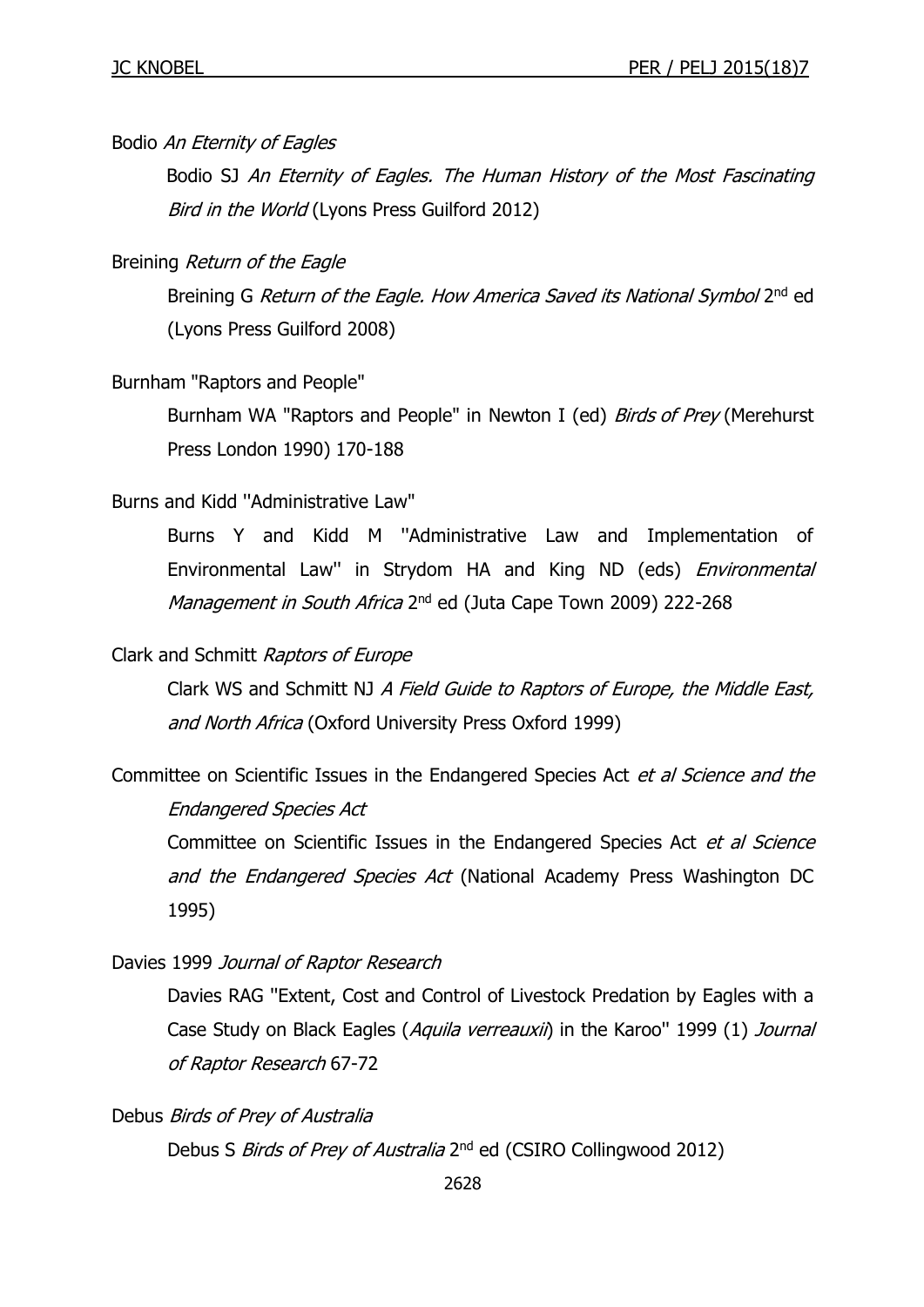Del Hoyo and Collar Birds of the World

Del Hoyo J and Collar NJ HBW and BirdLife International Illustrated Checklist of the Birds of the World (Lynx Edicions Barcelona 2014)

#### Del Hoyo, Elliot and Sargatal Handbook of the Birds of the World

Del Hoyo J, Elliot A and Sargatal J (eds) Handbook of the Birds of the World Vol 2 (Lynx Edicions Barcelona 1994)

#### De Meo 1995 Hastings Const LQ

De Meo AM "Access to Eagles and Eagle Parts: Environmental Protection v Native American Free Exercise of Religion" 1995 Hastings Constitutional Law Quarterly 771-813

#### Dickinson and Remsen Checklist

Dickinson EC and Remsen JV The Howard and Moore Complete Checklist of the Birds of the World Vol 1 4<sup>th</sup> ed (Aves Press Eastbourne 2013)

#### Doub Endangered Species Act

Doub JPThe Endangered Species Act (CRC Press Boca Raton 2013)

#### Dunne, Sibley and Sutton Hawks in Flight

Dunne P, Sibley D and Sutton C Hawks in Flight (Houghton Mifflin Boston 1988)

#### Ferguson-Lees and Christie Raptors of the World (2001)

Ferguson-Lees J and Christie DA Raptors of the World (Christopher Helm London 2001)

#### Ferguson-Lees and Christie Raptors of the World (2005)

Ferguson-Lees J and Christie DA Raptors of the World (Christopher Helm London 2005)

#### Glazewski Environmental Law

Glazewski J (ed) *Environmental Law in South Africa* (LexisNexis Durban 2013)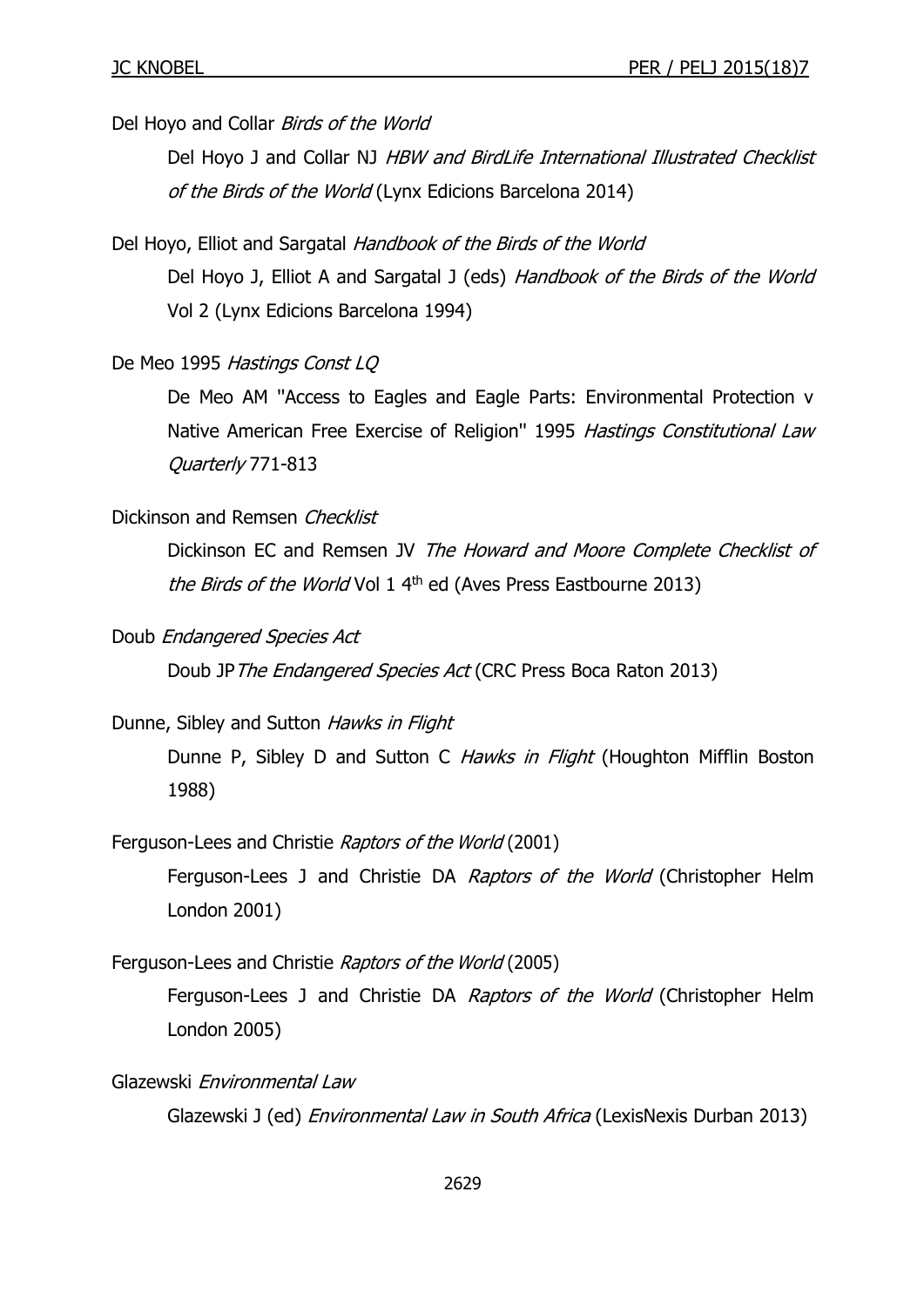#### Gordon Golden Eagle

Gordon S The Golden Eagle. King of Birds (Citadel Press New York 1955)

Hockey, Dean and Ryan Roberts Birds of Southern Africa

Hockey PAR, Dean WRJ and Ryan PG (eds) Roberts Birds of Southern Africa 7 th ed (John Voelcker Bird Book Fund Cape Town 2005)

Iraola 2005 Albany L Rev

Iraola R "The Bald and Golden Eagle Protection Act" 2005 Albany L Rev 973-996

Johnsgard Hawks, Eagles and Falcons of North America

Johnsgard PA Hawks, Eagles and Falcons of North America. Biology and Natural History (Smithsonian Institution Press Washington 1990)

Katzner and Tingay "Eagle Diversity, Ecology and Conservation"

Katzner TE and Tingay RE "Eagle Diversity, Ecology and Conservation" in Tingay RE and Katzner TE (eds) The Eagle Watchers (Cornell University Press Ithaca 2010) 1-25

## Kemp and Kemp Birds of Prey

Kemp A and Kemp M *Birds of Prey of Africa and its Islands* (Struik Cape Town 2006)

#### Kemp "What is a Raptor?"

Kemp A "What is a Raptor?" in Newton I (ed) Birds of Prey (Merehurst London 1990) 14-31

#### Kidd Environmental Law

Kidd M Environmental Law 2<sup>nd</sup> ed (Juta Cape Town 2011)

#### Knobel 2013 PER/PELJ

Knobel JC "The Conservation Status of Eagles in South African Law" 2013 (16)4 PER/PELJ 160-230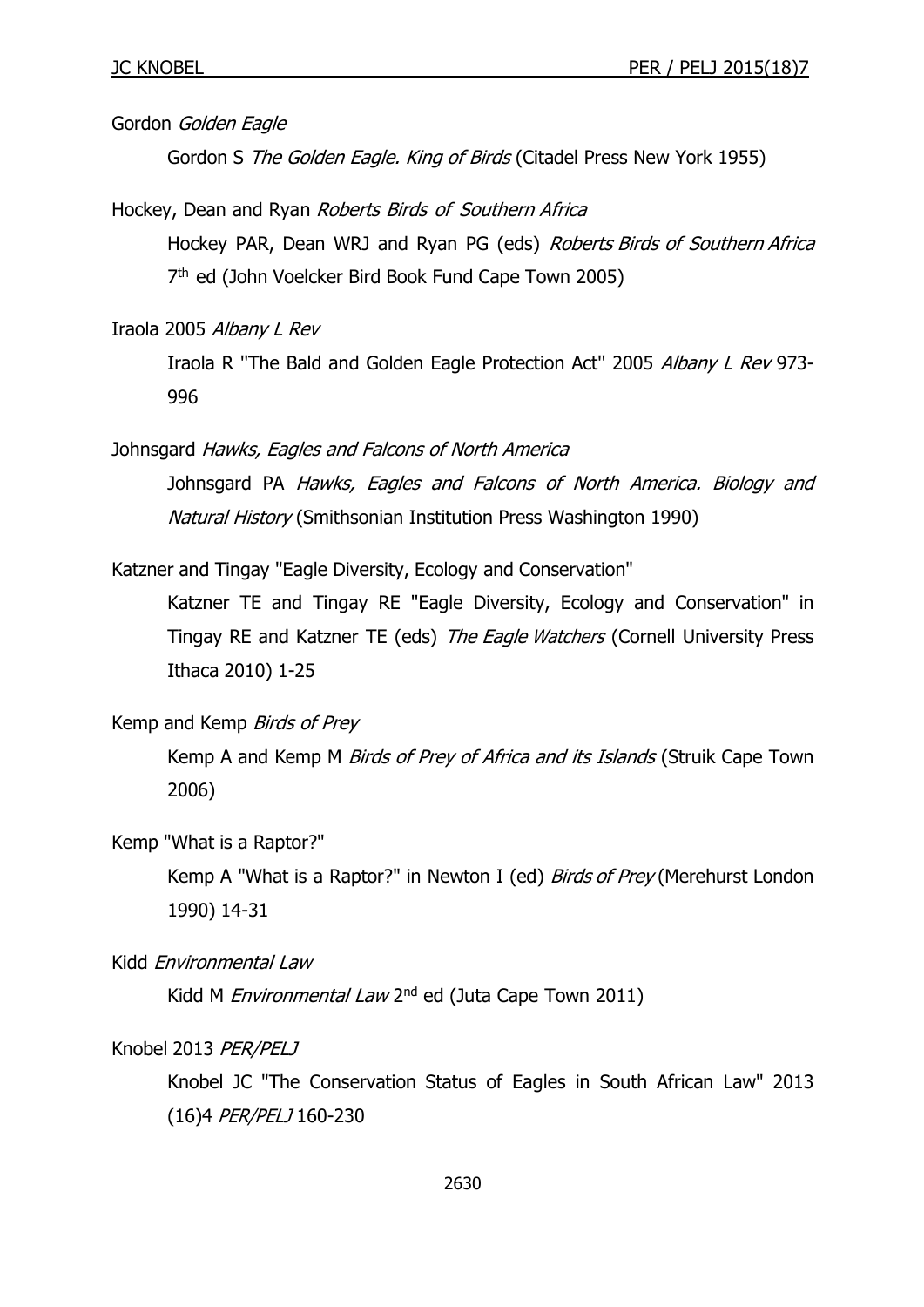#### Knobel 2015 De Jure

Knobel JC "The Conservation Status of the Wedge-tailed Eagle in Australian Law and Thoughts on the Value of Early Legal Intervention in the Conservation of a Species" 2015 De Jure 293-311

## Kovacs 2013 Loy LA L Rev

Kovacs KE "Eagles, Indian Tribes, and the Free Exercise of Religion" 2013 Loy LA L Rev 53-116

## Laycock Autumn of the Eagle

Laycock G Autumn of the Eagle (Charles Scribner's Sons New York 1973)

#### Liebesman and Petersen Endangered Species Deskbook

Liebesman LR and Petersen R *Endangered Species Deskbook* 2<sup>nd</sup> ed (Environmental Law Institute Washington DC 2010)

#### McKechnie 2015 African Birdlife

McKechnie A "Stomach This. Vultures and Their Putrid Diet" 2015 (3) African Birdlife 13

#### Naoroji Birds of Prey of the Indian Subcontinent

Naoroji R *Birds of Prey of the Indian Subcontinent* (OM Books International New Delhi 2011)

#### Newman Kruger National Park

Newman K *Birds of Southern Africa 1: Kruger National Park* (MacMillan Johannesburg 1980)

#### Newton Population Ecology

Newton I Population Ecology of Raptors (T & AD Poyser London 1979)

#### Noecker "Revisions"

Noecker RJ "Endangered Species List Revisions: a Summary of Delisting and Downlisting" in Foreman P (ed) *Endangered Species: Issues and Analyses* (Nova Science Publishers New York 2002) 121-147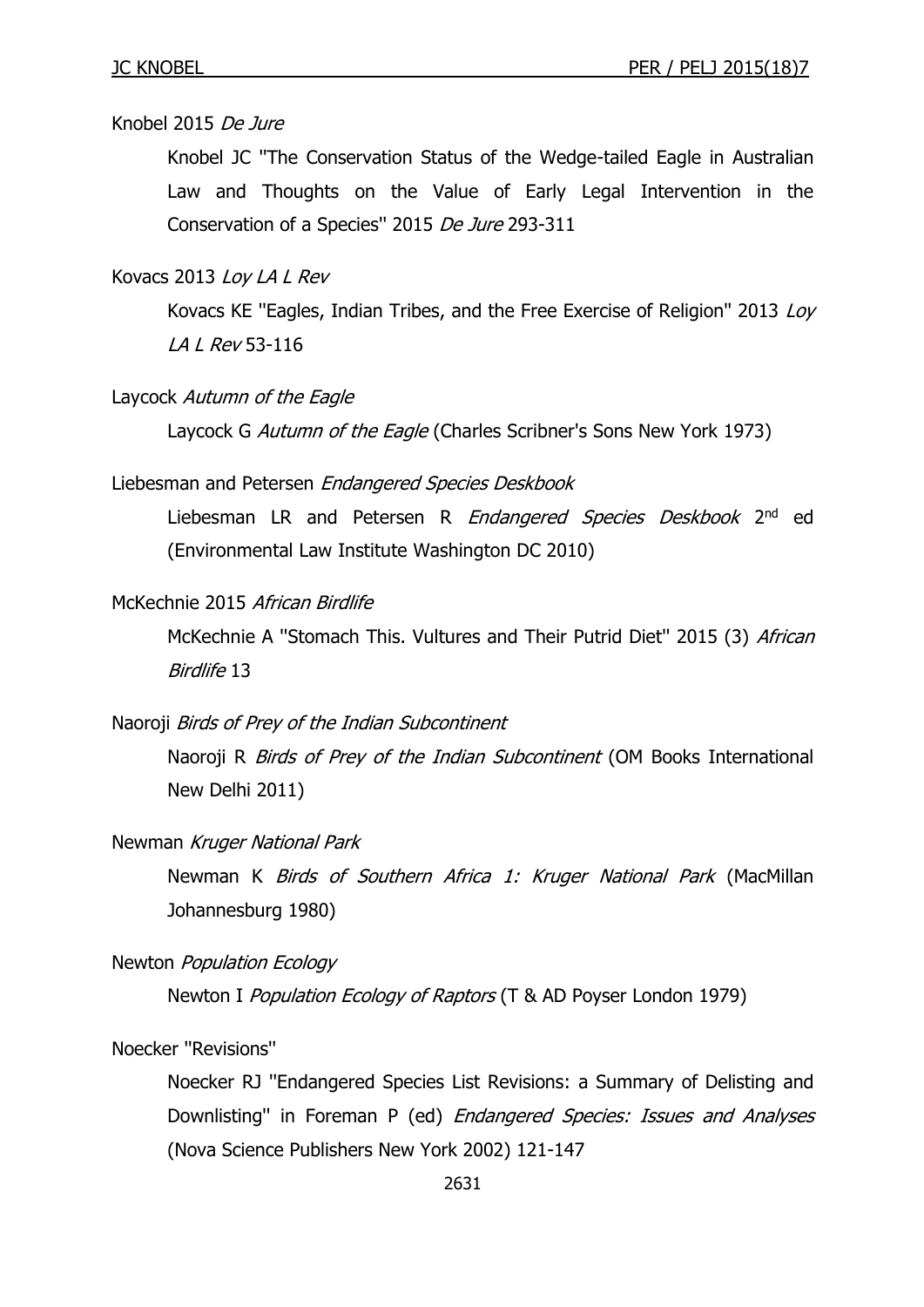Oberprieler Raptor Guide of Southern Africa

Oberprieler U The Raptor Guide of Southern Africa (Ulrich Ecoventures Pretoria 2012)

Palmer "Golden Eagle"

Palmer RS "Golden Eagle" in Palmer RS (ed) Handbook of North American Birds Vol 5 (Yale University Press New Haven 1988) 180-231

Perkins 2000 Envtl L

Perkins M "The Federal Indian Trust Doctrine and the Bald and Golden Eagle Protection Act: Could Application of the Doctrine Alter the Outcome in US v Hugs?" 2000 Envtl L 701-727

Porter et al Flight Identification of European Raptors

Porter RF et al Flight Identification of European Raptors (T & AD Poyser Berkhamstead 1986)

Ruhl "Listing Endangered and Threatened Species"

Ruhl JB "Listing Endangered and Threatened Species" in Baur DC and Irvin WMR Endangered Species Act. Law, Policy and Perspectives (American Bar Association Chicago 2010) 16-39

#### Scott, Goble and Davis "Introduction"

Scott JM, Goble DD and Davis FW "Introduction" in Goble DD, Scott JM and Davis FW (eds) The Endangered Species Act at Thirty Vol 1 (Island Press Washington DC 2006) 3-15

Snyman Criminal Law

Snyman CR Criminal Law 6<sup>th</sup> ed (LexisNexis Durban 2014)

Steyn Birds of Prey of Southern Africa

Steyn P Birds of Prey of Southern Africa (David Philip Cape Town 1982)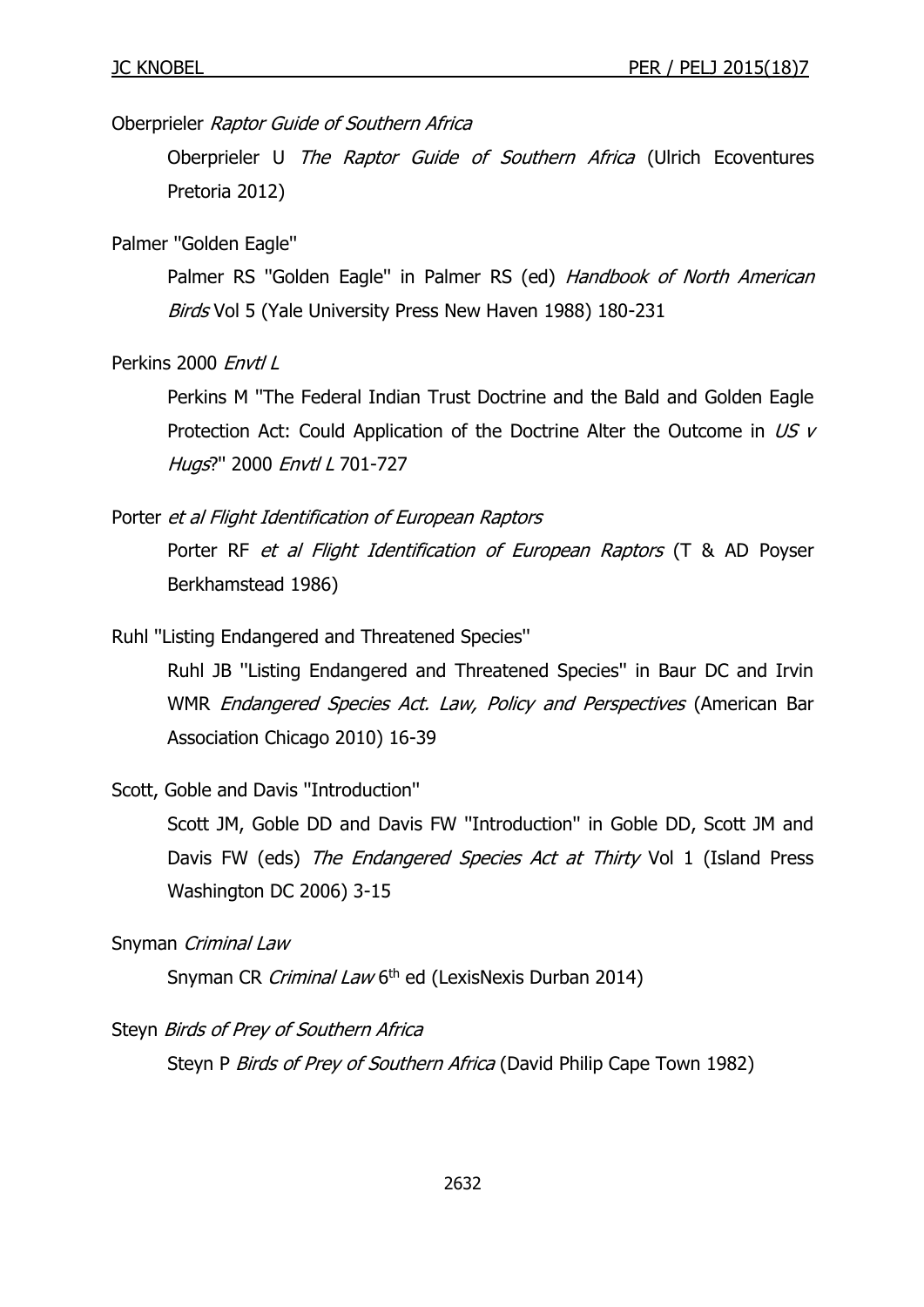Tarboton "Foreword"

Tarboton W "Foreword" in Malan G (ed) Raptor Survey and Monitoring (Briza Pretoria 2009) iv

Thelander and Smallwood "Altamont Pass"

Thelander CG and Smallwood KS "The Altamont Pass Wind Resource Area's Effects on Birds: A Case History" in De Lucas M, Janss GFE and Ferrer M (eds) Birds and Wind Farms: Risk Assessment and Mitigation (Servicios Informativos Ambientales/Quercus Madrid 2007) 25-46

## Tucker Return of the Bald Eagle

Tucker P The Return of the Bald Eagle (Stackpole Books Mechanicsburg 1994)

#### Watson Golden Eagle

Watson J *The Golden Eagle* 2<sup>nd</sup> ed (T & AD Poyser London 2010)

#### Wheeler Raptors of Eastern North America

Wheeler BK Raptors of Eastern North America (Princeton University Press Princeton 2003)

#### Wheeler Raptors of Western North America

Wheeler BK Raptors of Western North America (Princeton University Press Princeton 2003)

Worthen 2005 U Colo L Rev

Worthen KJ "Eagle Feathers and Equality: Lessons on Religious Exceptions from the Native American Experience" 2005 U Colo L Rev 989-1020

## **Case law**

McAllen Grace Brethren Church v Salazar (5th Cir 2014) Unreported Case No 13-40326 of 20 August 2014 United States v Friday 525 F 3d 938 (10th Cir 2008) United States v Fryberg 622 F 2d 1010 (9th Cir 1980)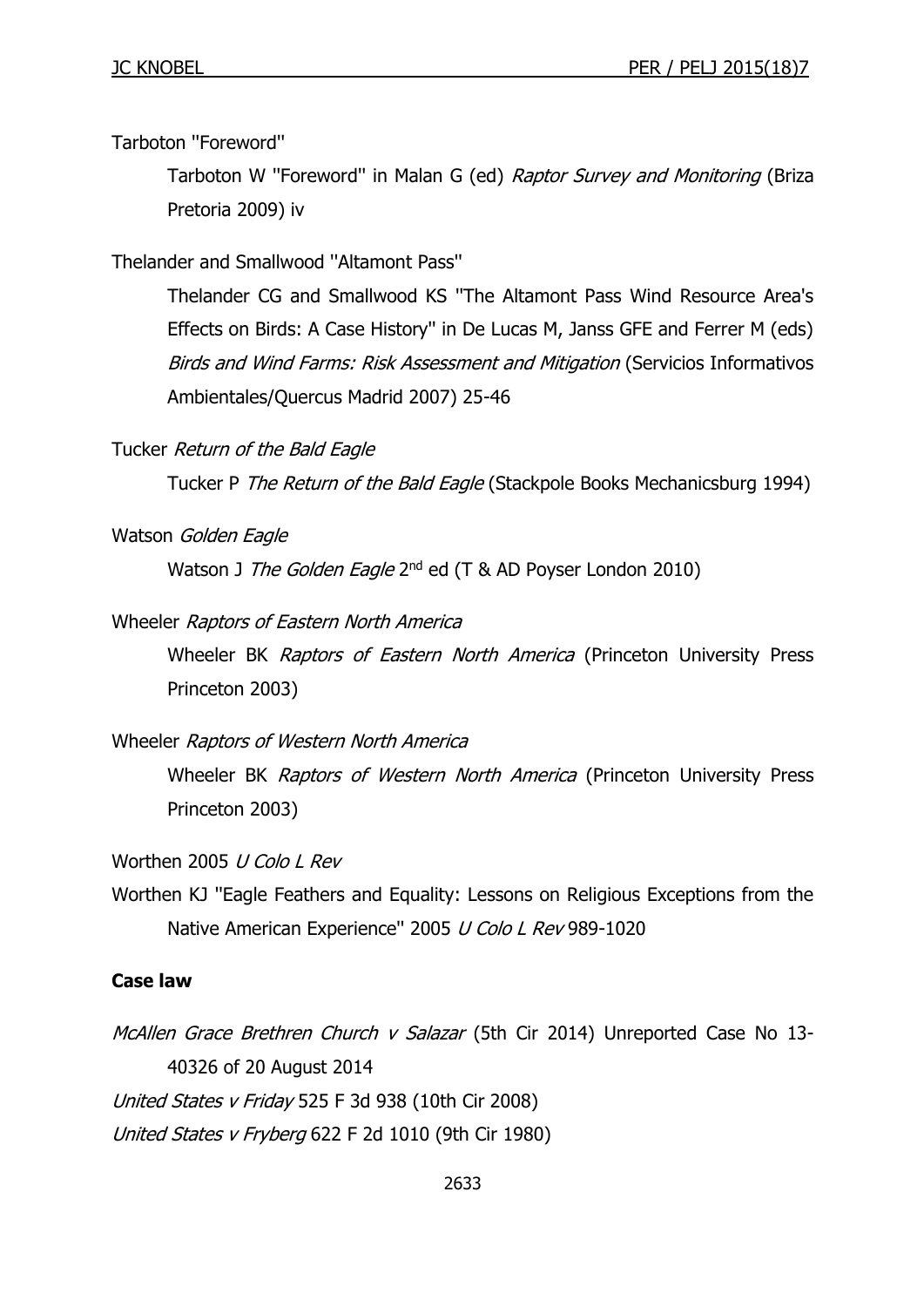United States v Hardman 297 F 3d 1116 (10th Cir 2002) United States v Wilgus 638 F 3d 1274 (10th Cir 2011)

## **Legislation**

## **Australia**

Environment Protection and Biodiversity Conservation Act 1999 (Cth) Environment Protection and Biodiversity Conservation Regulations 2000 (Cth) Wildlife Conservation Act 1950 (Western Australia)

## **European Union**

Council Directive 2009/147/EC (30 November 2009) on the Conservation of Wild Birds (Codified Version) [2010] OJ L 20/7 (Birds Directive)

## **SouthAfrica**

Bophuthatswana Nature Conservation Act 3 of 1973 Kwa-Zulu Nature Conservation Act 29 of 1992 Limpopo Environmental Management Act 7 of 2003 Mpumalanga Nature Conservation Act 10 of 1998 National Environmental Management: Biodiversity Act 10 of 2004 Nature and Environmental Conservation Ordinance 19 of 1974 Nature Conservation Ordinance 8 of 1969 (Free State) Nature Conservation Ordinance 12 of 1983 Nature Conservation Ordinance 15 of 1974 Northern Cape Nature Conservation Act 9 of 2009 Threatened or Protected Species Regulations, 2007 (TOPS Regulations)

## **United States of America**

2634 Bald and Golden Eagle Protection Act of 1940 (16 USC 668-668d) Bald Eagle Protection Act of 1940 (16 USC 668) Criminal Fines Improvement Act of 1987 (Pub L 100-185, 101 Stat 1279, 18 USC 3571) Endangered Species Act of 1973 (16 USC 1531-1544) Endangered Species Preservation Act of 1966 (Pub law 89-699)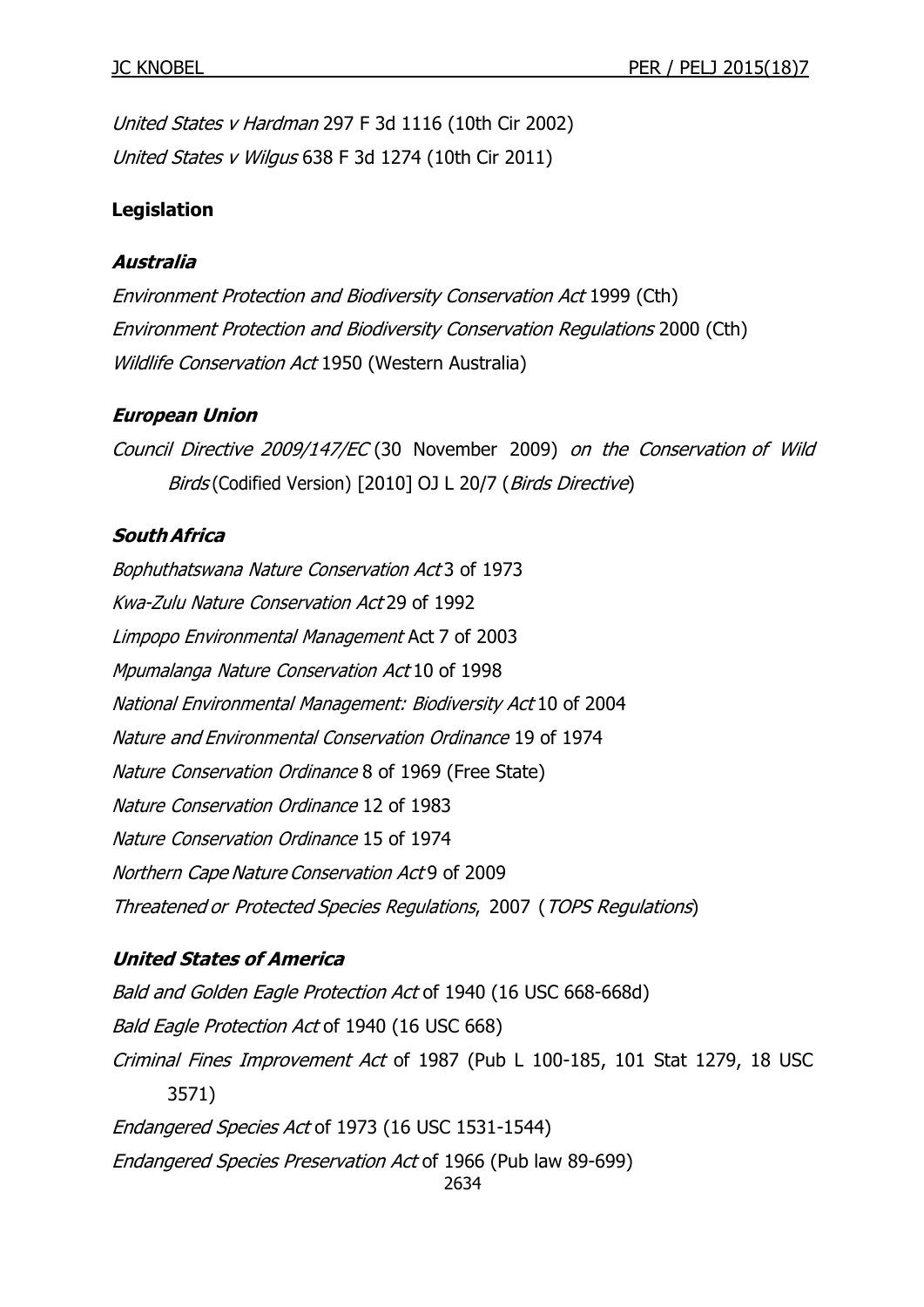Joint Resolution: To Provide Protection for the Golden Eagle (Pub L 87-884, Oct 24 1962, 76 Stat 12466)

Migratory Bird Treaty Act of 1994 (16 USC 703-712)

#### **Government publications**

#### **SouthAfrica**

TOPS Regulations (GN R152 in GG 29657 of 23 February 2007)

- Lists of Critically Endangered, Endangered, Vulnerable and Protected Species (GN R151 in GG 29657 of 23 February 2007)
- Publication of Lists of Species that are Threatened or Protected, Activities that are Prohibited and Exemption from Restriction (Gen N 389 in GG 36375 of 16 April 2013)
- Publication of Lists of Species that are Threatened or Protected, Activities that are Prohibited and Exemption from Restriction (Gen N 256 in GG 38600 of 31 March 2015)

#### **United States of America**

#### **International instruments**

Convention for the Protection of Migratory Birds and Game Mammals (1936) Convention on International Trade in Endangered Species of Wild Fauna and Flora (1973) (CITES) Convention on the Conservation of European Wildlife and Natural Habitats (1979) (Bern Convention) Convention on the Conservation of Migratory Species of Wild Animals (1979) (Bonn Convention)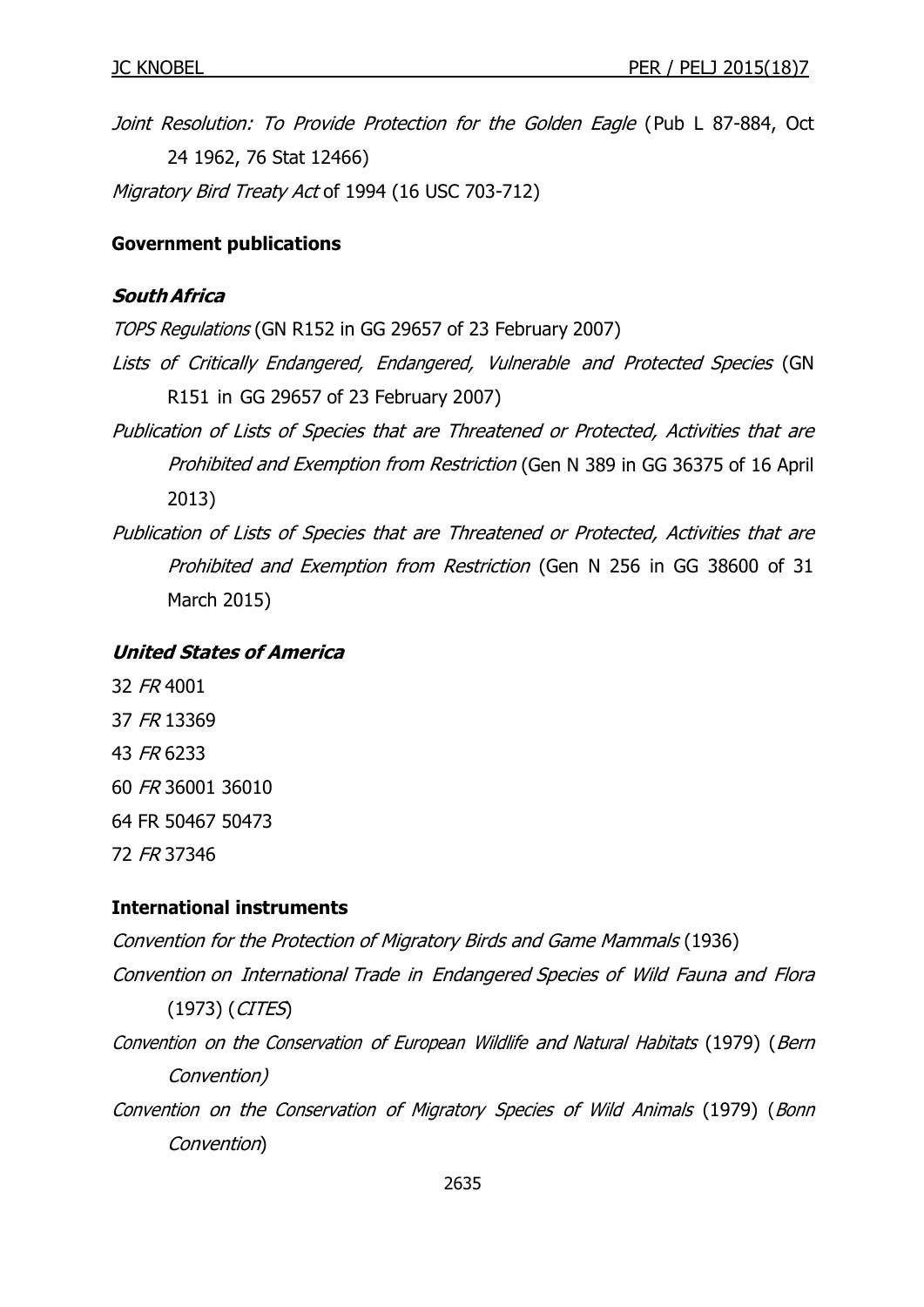Memorandum of Understanding on Migratory Birds of Prey in Africa and Eurasia (2008) (Raptors MoU)

#### **Internet sources**

African Raptors 2011 http://www.africanraptors.org/an-interview-with-andre-bothaabout-raptor-conservation-in-south-africa/ African Raptors 2011 An Interview with André Botha about Raptor Conservation in South Africa http://www.africanraptors.org/an-interview-withandre-botha-about-raptor-conservation-in-south-africa/ accessed 18 September 2015

BirdLife International 2015 http://www.birdlife.org/datazone/speciesfactsheet. php?id=3365 BirdLife International 2015 Species Factsheet: Haliaeetus leucocephalus http://www.birdlife.org/datazone/speciesfactsheet.php?id=3365 accessed 13 March 2015

BirdLife International 2015 http://www.birdlife.org/datazone/speciesfactsheet .php?id=3537 BirdLife International 2015 Species Factsheet: Aquila chrysaetos http://www.birdlife.org/datazone/speciesfactsheet.php?id=3537 accessed 13 March 2015

BirdLife International 2015 http://www.birdlife.org/datazone/speciesfactsheet.php ?id=3540 BirdLife International 2015 Species Factsheet: Hieraaetus wahlbergi http://www.birdlife.org/datazone/speciesfactsheet.php?id=3540 accessed 13 March 2015

#### CMS 2014 www.cms.int

Convention on International Trade in Endangered Species of Wild Fauna and Flora 2014 Convention on the Conservation of Migratory Species of Wild Animals http://www.cms.int accessed 20 March 2015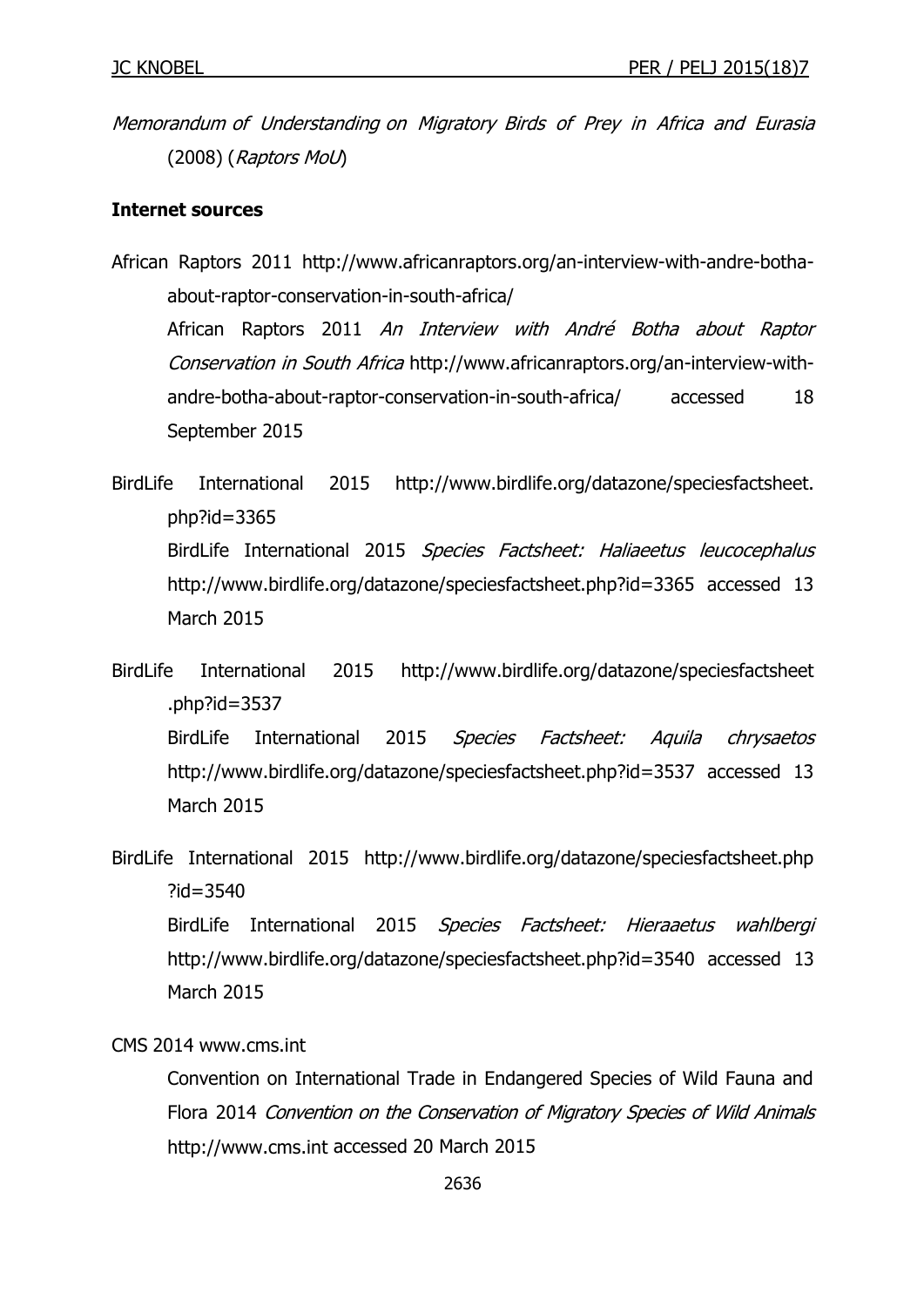EPA 2015 http://www2.epa.gov/aboutepa

United States Environmental Protection Agency 2015 About EPA http://www2.epa.gov/aboutepa accessed 20 March 2015

EPA 2014 http://www2.epa.gov/aboutepa/ddt-ban-takes-effect

United States Environmental Protection Agency 2014 DDT Ban Takes Effect [EPA press release – December 31, 1972] http://www2.epa.gov/ aboutepa/ddt-ban-takes-effect accessed 13 March 2015

EPA 2014 http://www2.epa.gov/aboutepa/ddt-regulatory-history-brief-survey-1975 United States Environmental Protection Agency 2014 DDT Regulatory History: A Brief Survey (To 1975) http://www2.epa.gov/aboutepa/ddt-regulatoryhistory-brief-survey-1975 accessed 13 March 2015

EWT 2012 https://www.ewt.org.za/eBooks/booklets/Eagles%20and%20 Farmers%20booklet.pdf Endangered Wildlife Trust 2012 Eagles and Farmers https://www.ewt.org.za/eBooks/booklets/Eagles%20and%20Farmers%20boo klet.pdf accessed 18 September 2015

EWT 2014 https://www.ewt.org.za/BOP/platberg.html

Endangered Wildlife Trust 2014 Birds of Prey Programme Platberg Karoo Raptor Project https://www.ewt.org.za/BOP/platberg.html accessed 18 September 2015

- EWT 2014 https://www.ewt.org.za/conreports/2014/book.swf Endangered Wildlife Trust 2014 Conservation in Action Integrated Report 2013-2014 https://www.ewt.org.za/conreports/2014/book.swf accessed 18 September 2015
- Global Raptor Information Network 2012 http://globalraptors.org/ grin/SpeciesExtended.asp?specID=8162&catID=2007&childID=149&sSpecies Name=Aquila chrysaetos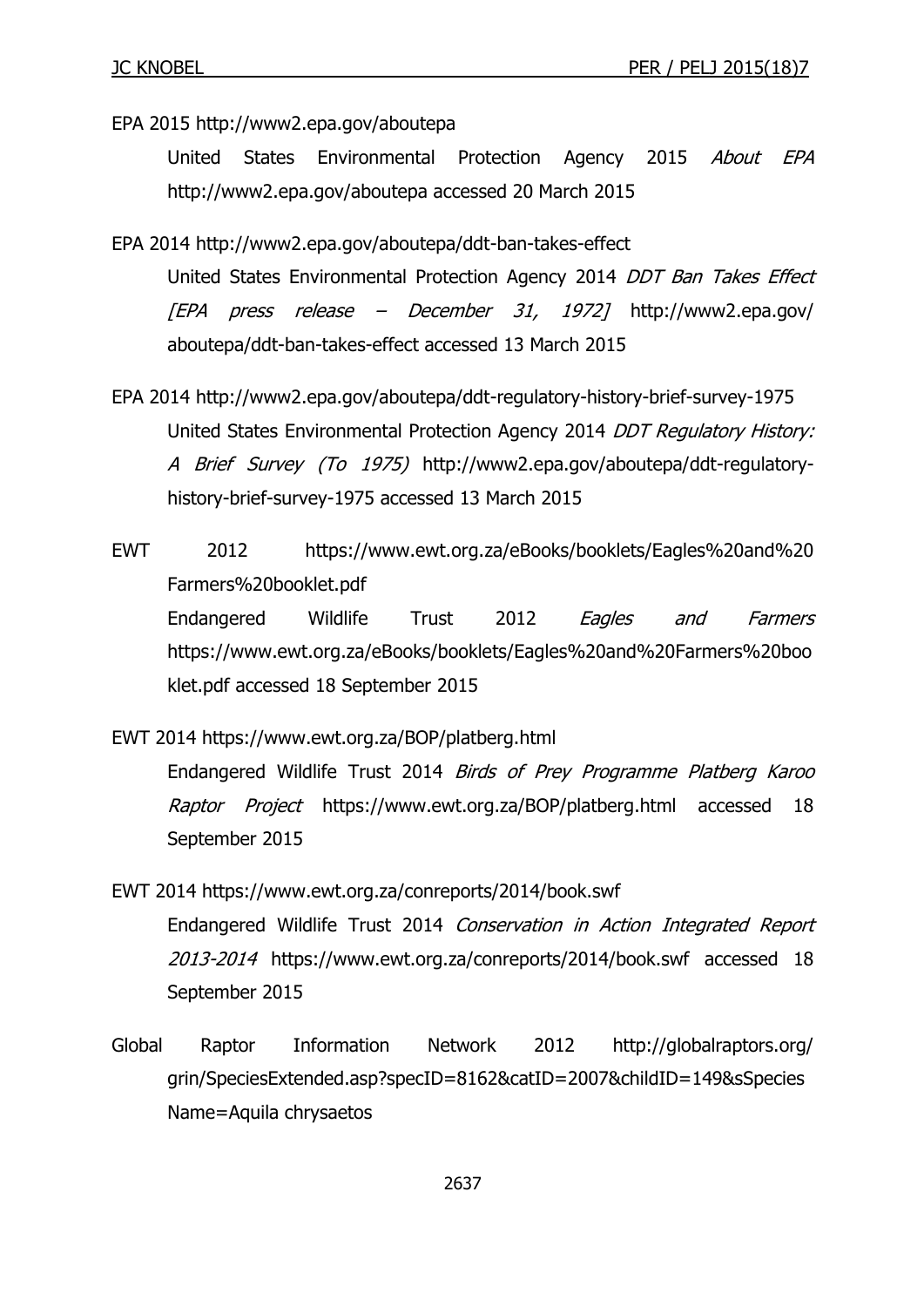Global Raptor Information Network 2012 Aquila chrysaetos Additional Details on Conservation http://globalraptors.org/grin/SpeciesExtended.asp?specID= 8162&catID=2007&childID=149&sSpeciesName=Aquila chrysaetos accessed 20 March 2015

Global Raptor Information Network 2015 http://www.globalraptors.org/ grin/SpeciesResults.asp?specID=8162 Global Raptor Information Network 2015 Species Account: Golden Eagle Aquila chrysaetos http://www.globalraptors.org/grin/SpeciesResults.asp? specID=8162 accessed 12 March 2015

Global Raptor Information Network 2015 http://www.globalraptors.org/grin/ SpeciesResults.asp?specID=8270 Global Raptor Information Network 2015 Species Account: Bald Eagle Haliaeetus leucocephalus http://www.globalraptors.org/grin/SpeciesResults. asp?specID=8270 accessed 12 March 2015

International Association for Falconry and Conservation of Birds of Prey 2013 http://www.iaf.org/Legislation.php International Association for Falconry and Conservation of Birds of Prey 2013 Legislation http://www.iaf.org/Legislation.php accessed 30 March 2015

IUCN 2014 http://www.iucnredlist.org/details/full/22695144/0 International Union for the Conservation of Nature and Natural Resources 2014 The IUCN Red List of Threatened Species: Haliaeetus leucocephalus http://www.iucnredlist.org/details/full/22695144/0 accessed 13 March 2015

IUCN 2014 http://www.iucnredlist.org/details/full/22696060/0 International Union for the Conservation of Nature and Natural Resources 2014 The IUCN Red List of Threatened Species: Aquila chrysaetos http://www.iucnredlist.org/details/full/22696060/0 accessed 13 March 2015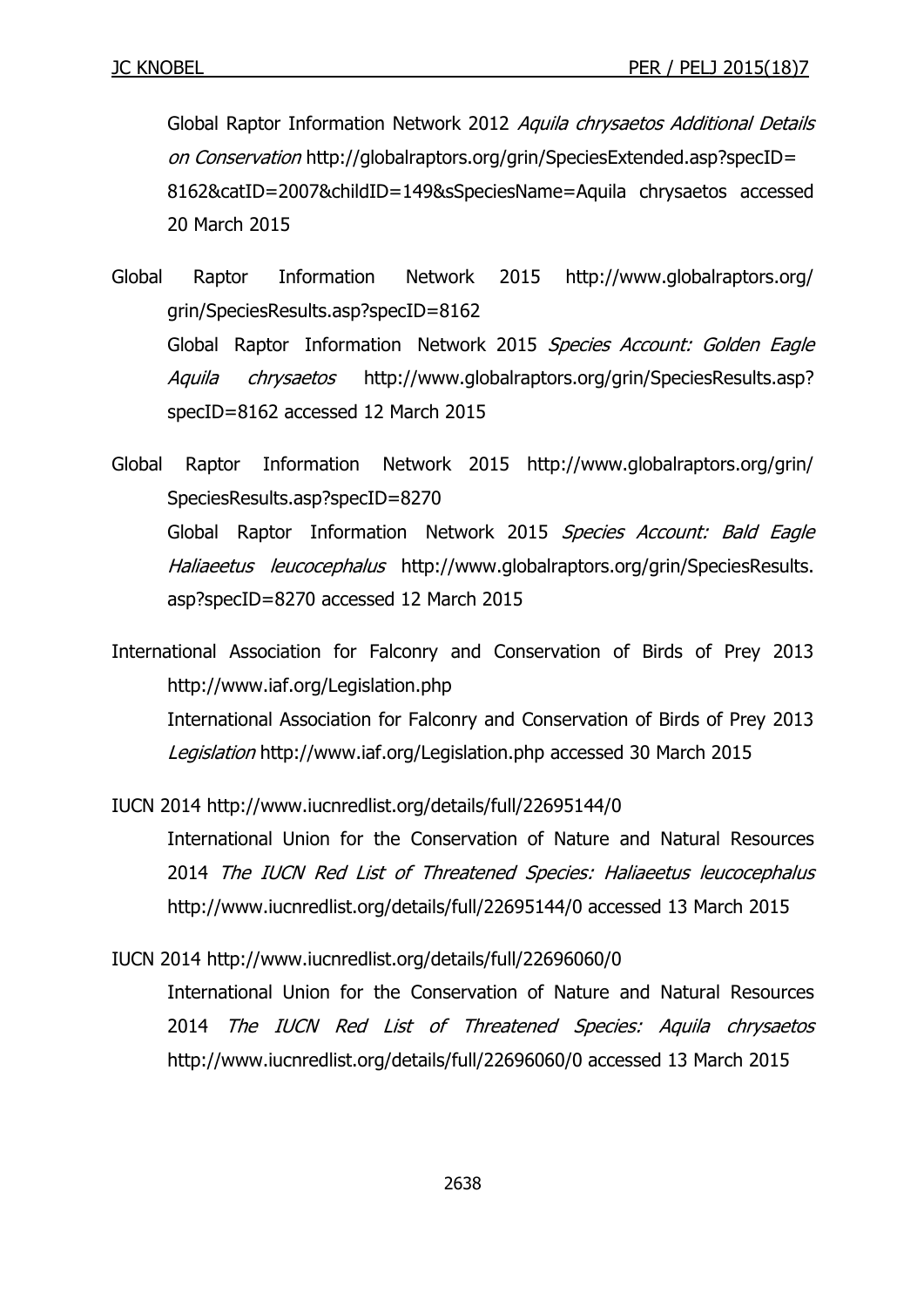IUCN 2015 http://www.iucnredlist.org/details/full/22696072/0

International Union for the Conservation of Nature and Natural Resources 2015 The IUCN Red List of Threatened Species: Hieraaetus wahlbergi http://www.iucnredlist.org/details/full/22696072/0 accessed 20 March 2015

Lombard Date Unknown http://www.andersonafrica.co.za/pamphlets/Falconry.pdf Lombard A Date Unknown Falconry in Southern Africa http://www.andersonafrica.co.za/pamphlets/Falconry.pdf accessed 30 March 2015

Roggenbuck et al 2014 http://www.nature.com/ncomms/2014/141125/ ncomms6498/full/ncomms6498.html Roggenbuck M et al 2014 The Microbiome of New World Vultures http://www.nature.com/ncomms/2014/141125/ncomms6498/full/ncomms649 8.html accessed 13 March 2015

UNEP/CMS Secretariat 2014 http://www.cms.int/raptors/en/legalinstrument/birdsprey-raptors UNEP/CMS Secretariat 2014 Raptors http://www.cms.int/raptors/en/ legalinstrument/birds-prey-raptors accessed 20 March 2015

US Fish and Wildlife Service 2011 http://www.fws.gov/endangered/esalibrary/pdf/history\_ESA.pdf US Fish and Wildlife Service 2011 A History of the Endangered Species Act of 1973 http://www.fws.gov/endangered/esa-library/pdf/history\_ESA.pdf accessed 12 March 2015

US Fish and Wildlife Service 2011 http://www.fws.gov/ migratorybirds/NewReportsPublications/FactSheets/Golden\_Eagle\_Status\_Fact \_Sheet[1].pdf US Fish and Wildlife Service 2011 Golden Eagles. Status Factsheet http://www.fws.gov/migratorybirds/NewReportsPublications/FactSheets/Golde n\_Eagle\_Status\_Fact\_Sheet[1].pdf accessed 20 March 2015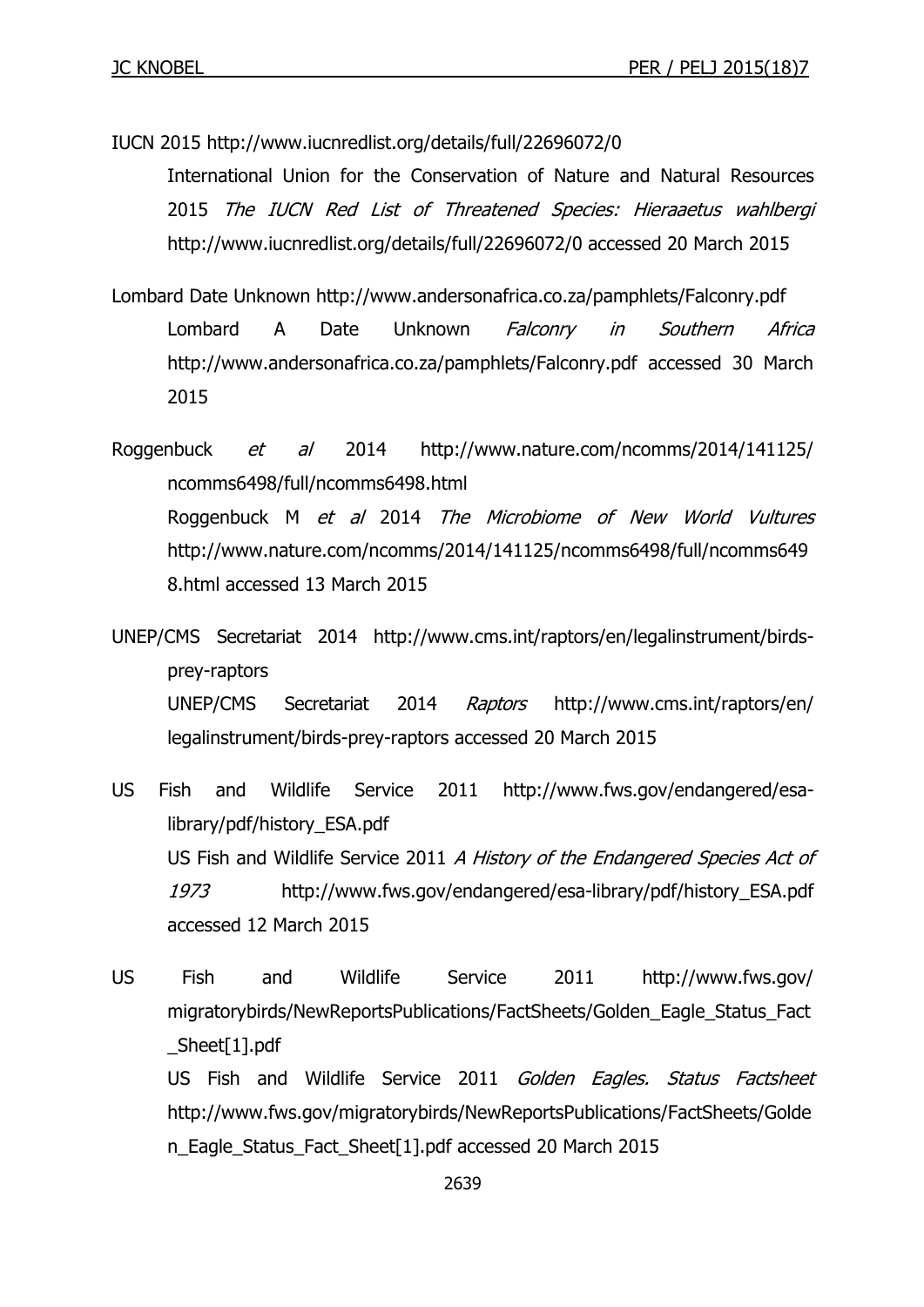- US Fish and Wildlife Service 2013 http://www.fws.gov/endangered/lawspolicies/timeline.html US Fish and Wildlife Service 2013 Endangered Species Act Timeline http://www.fws.gov/endangered/laws-policies/timeline.html accessed 12 March 2015
- US Fish and Wildlife Service 2013 http://www.fws.gov/midwest/ eagle/recovery/qandas.html US Fish and Wildlife Service 2013 *Bald Eagle* http://www.fws.gov/midwest/eagle/recovery/qandas.html accessed 20 March 2015
- US Fish and Wildlife Service 2015 http://www.fws.gov/eaglerepository/ US Fish and Wildlife Service 2015 National Eagle Repository http://www.fws.gov/eaglerepository/ accessed 12 March 2015
- US Fish and Wildlife Service 2015 http://www.fws.gov/index.html US Fish and Wildlife Service 2015 Conserving the Nature of America http://www.fws.gov/index.html accessed 20 March 2015
- Wisch 2014 https://www.animallaw.info/article/detailed-discussion-bald-and-goldeneagle-protection-act Wisch RF 2014 Detailed Discussion of the Bald and Golden Eagle Protection Act https://www.animallaw.info/article/detailed-discussion-bald-and-goldeneagle-protection-act accessed 12 March 2015

#### **LIST OF ABBREVIATIONS**

| Albany L Rev | Albany Law Review                                      |
|--------------|--------------------------------------------------------|
| <b>CITES</b> | Convention on International Trade in Endangered        |
|              | Species of Wild Fauna and Flora                        |
| <b>CMS</b>   | Convention on the Conservation of Migratory Species of |
|              | <b>Wild Animals</b>                                    |
| Cth          | Commonwealth (as used pertaining to Australian         |